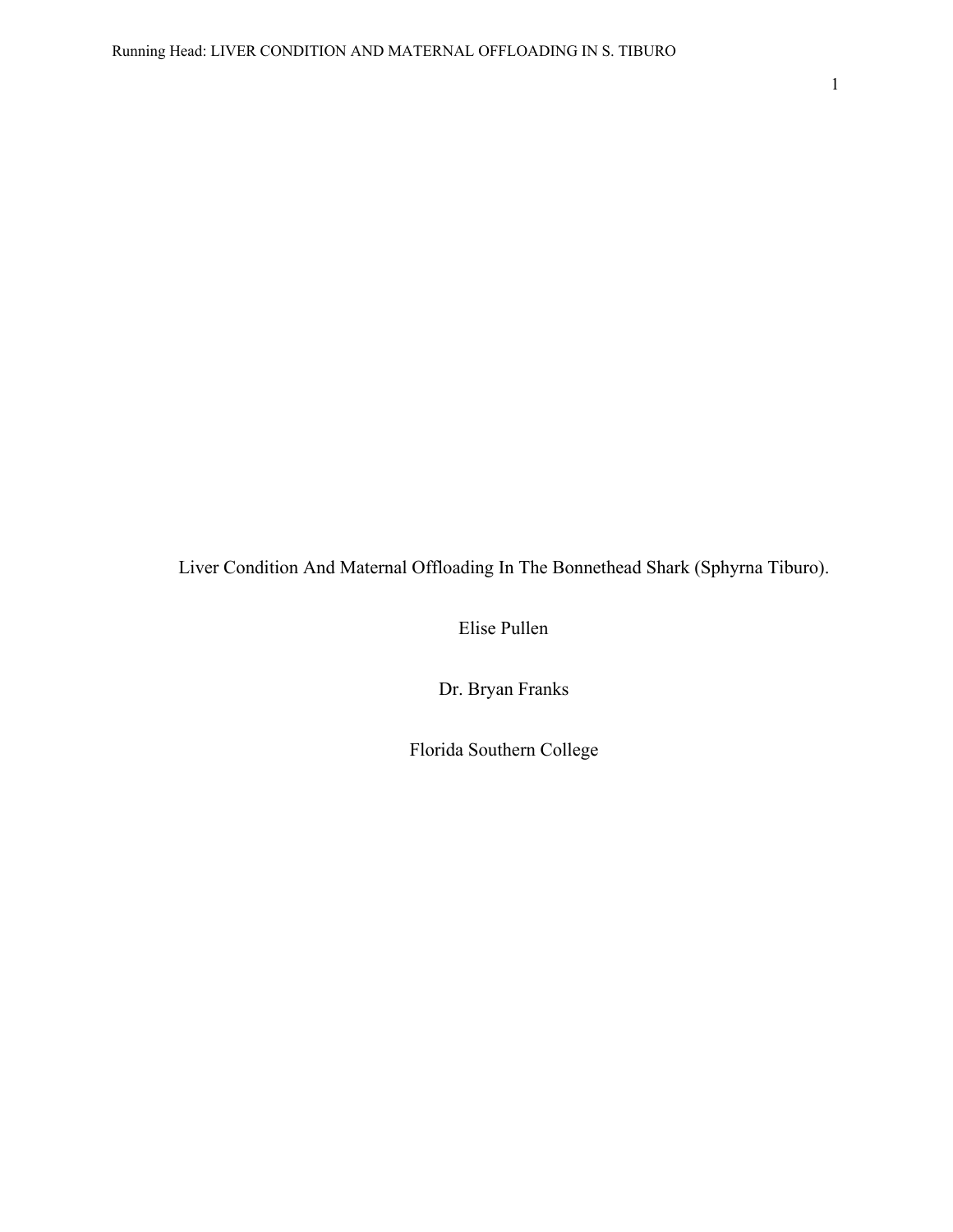## ABSTRACT

Many marine organisms, including sharks, may be susceptible to accumulating high concentrations of toxins from exposure to their environment and as top predators through biomagnification. The bonnethead shark (Sphyrna tiburo) is a coastal elasmobranch belonging to the hammerhead family. Bonnethead reproduction involves a close connection between mother and embryo through a placental analogue. Maternal offloading refers to the transfer of various toxins from the system of a mother to her offspring and may be an important source of contaminant loading in species with an umbilical connection throughout development. The presence of maternal offloading in this species was tested by examining non-pregnant female bonnethead sharks, pregnant female bonnethead sharks, and the respective unborn offspring of the pregnant individuals captured from middle Tampa Bay, FL. The Hepatosomatic index and the Condition Factors were calculated for 15 non-pregnant, 4 pregnant, and 26 embryos as a means of analyzing the health of the organisms. Measurements in the offspring were then compared to measurements of the respective mothers and non-pregnant individuals. These results may have implications for shark populations residing in areas with high levels of pollution, specifically for sharks with placental viviparity, whereby mothers may pass significant levels of contaminants to their unborn offspring in much higher relative concentrations than found in each of the mothers.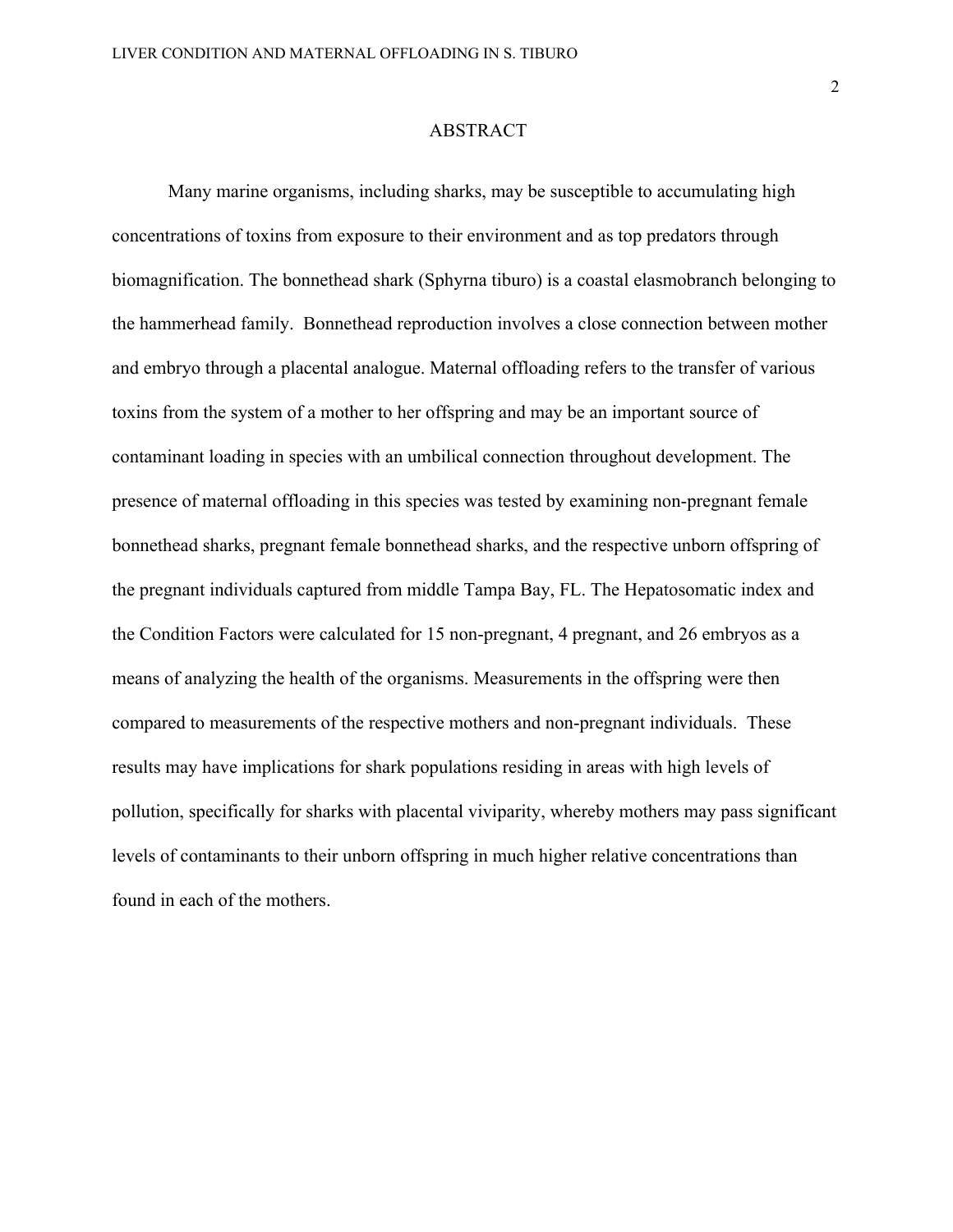Elise Pullen and Dr. Bryan Franks

Florida Southern College

## **INTRODUCTION**

Global contamination of waterways is an issue that has implications for the health of entire ecosystems. This is especially so for marine organisms that occupy higher trophic levels. Through the process of bioaccumulation, various persistent and often lipophilic substances, such as metals and organochlorines, may collect in the system of an organism (Epko, 2008). In turn, these toxins may frequently be found in the fatty tissues of the liver, as well as in other organs and muscles. Elasmobranchs, particularly those living in contaminated environments, may collect high concentrations of toxins from exposure to their environment and as top predators through the process of biomagnification. In addition to being extremely susceptible to the collection of contaminants from their surrounding environments and consumption of prey, organisms may be exposed to various toxins prior to birth. Maternal offloading refers to the transmission of substances from a mother's system to her young. In species with an umbilical connection throughout development, this can serve as an important source of toxin accumulation in the system of an offspring.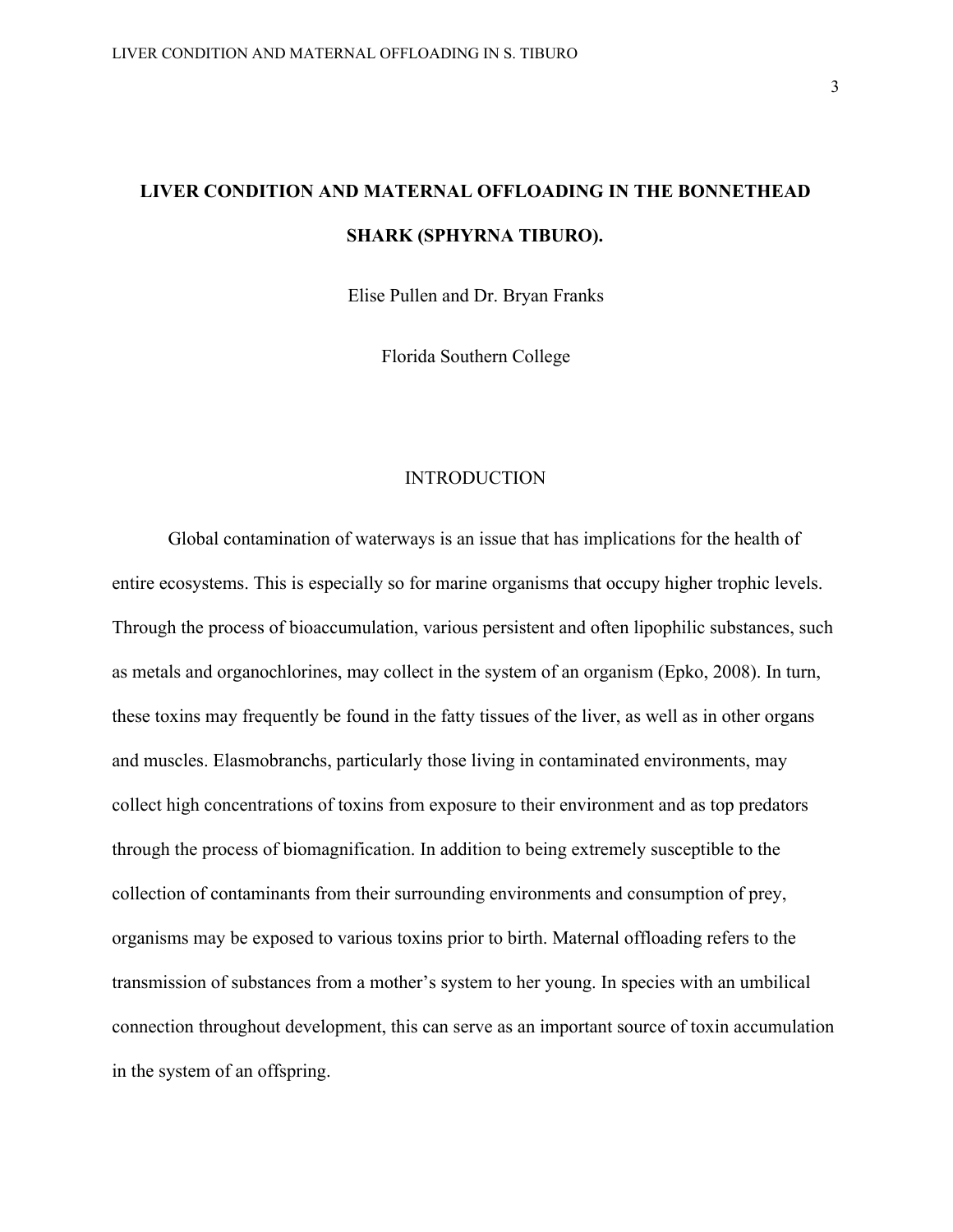The bonnethead shark (Sphyrna tiburo) was selected for this study as it has been well characterized in its reproduction, diet, and development. This species is a coastal elasmobranch belonging to the hammerhead family. As one of the smaller members of the hammerhead genus, females may reach sizes of approximately 130cm with males reaching sizes of 110 cm. On average, sexual maturity is reached from ages two to three in females with a gestation period lasting between 4.5 to 5 months. This is one of the shortest known gestation periods among sharks (Manire, 1995). The relatively early age of maturity and short gestation period may contribute to their abundance and, in turn, their listing as a species of least concern by the International Union for Conservation of Nature. Although they are currently considered populous, Bonnetheads are fished both commercially and recreationally in the United States, Mexico, Ecuador, as well as in Trinidad and Tobago (Cortés, 2016).

Bonnethead reproduction is placental viviparous, referring to live birth involving a placental analogue between mother the embryo (FIG 1). During embryonic development, bonnetheads obtain nutrients from a vitellogenic yolk during the first half of development prior to receiving nutrition from the placental transfer for the second half (Manire, 2004). Due to this connection, both nutrients and potential toxins have the means of entering the systems of the embryos. After being passed into the system of an individual, lipophilic substances tend to accumulate in the livers of sharks. The liver is a key organ in elasmobranchs as it is responsible for storing energy through synthesizing and storing lipids. The accumulation of contaminants in this organ may have implications such as negatively affecting the liver health of the embryos prior to birth. Unhealthy livers in elasmobranchs have been linked to adverse effects particularly affecting major processes such as growth, reproduction, foraging, and the ability to migrate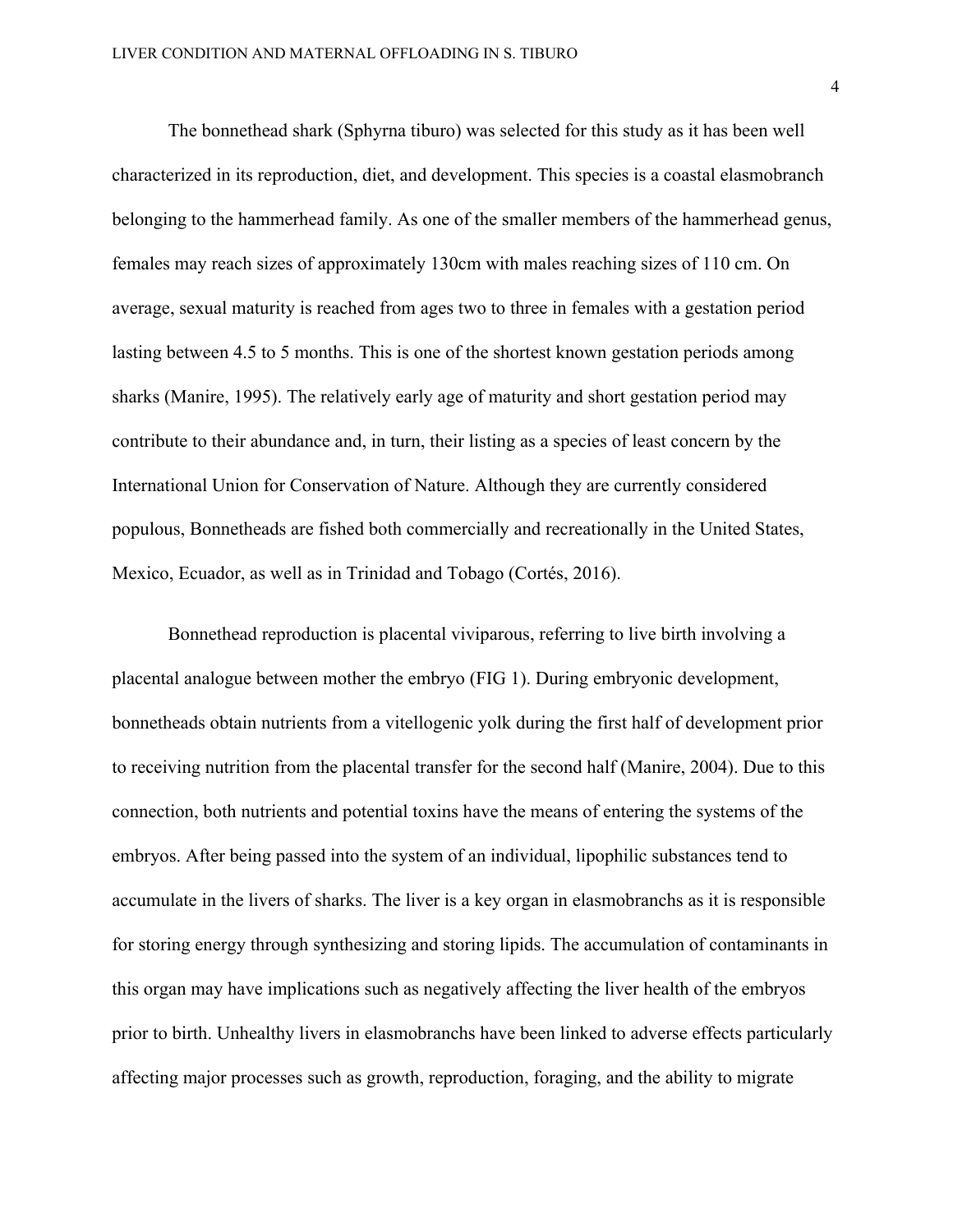#### (Pethybridge, 2014).

Previous studies have examined the circumstance of maternal offloading in species, such as the scalloped hammerhead (Sphyrna lewini), white sharks (Carcharodon carcharias), the common thresher shark (Alopias vulpinus), and bull sharks (Carcharhinus leucas) (Lyons, 2015) (Mull, 2013) (Lyons, 2013) (Olin, 2014). These studies looked to quantify amounts of contaminants including organochlorines, heavy metals such as mercury, and Polychlorinated biphenyls (PCBs) in mothers and their respective young. Lyons, 2014 analyzed the concentrations of total mercury levels, PCBs, DDT and other pesticides in white sharks, thresher sharks, salmon sharks (*Lamna ditropis)*, and shortfin mako sharks (*Isurus oxyrinchus)*. This study in particular supported that the levels of pollutants in newborns of these four lamniform shark species tended to reflect the contaminant burdens within their mothers (Lyons, 2013).

Studies examining the maternal offloading of toxins in the bonnethead have not yet been published, although Walker, 2014 supported that bonnetheads show evidence of bioaccumulation of mercury to amounts that could potentially cause negative health effects to individual sharks as well as to those consuming their meat (Walker, 2014). Additionally, Gelsleichter examines the presence of organochlorines in bonnetheads; noting that these animals are extremely vulnerable to the effects that organochlorine contaminants may have during the embryonic development of these sharks (Gelsleichter 2005, 2008). In a study conducted by Manire, 2004, the transfer of steroid hormones through embryonic and ovarian yolks were also analyzed in the bonnethead.

The present study examined the general health condition as well as the health of the livers of the pregnant females, non-pregnant females, and male and female embryos. By examining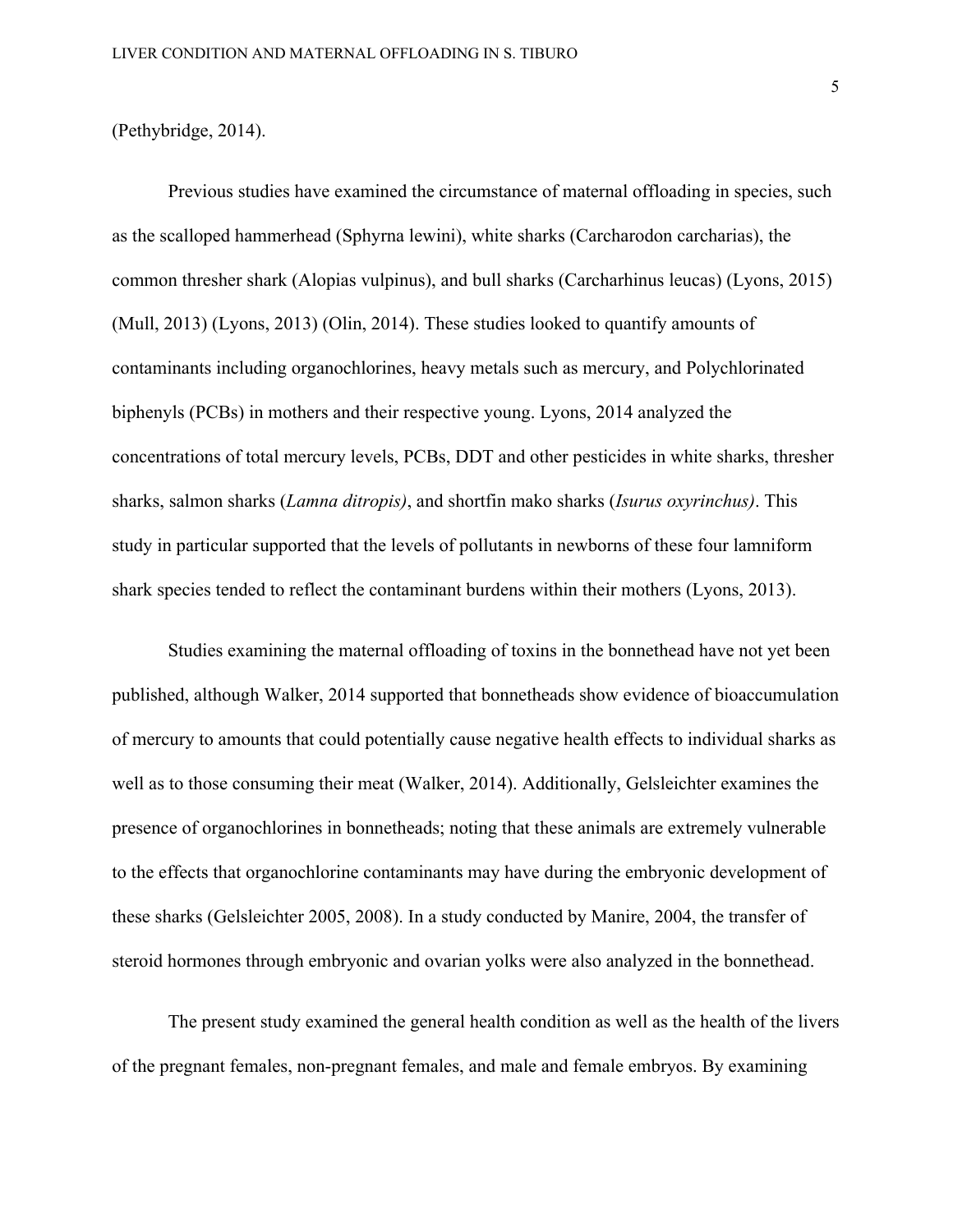liver conditions, the aim is to identify whether exposure to contaminants prior to birth could potentially impact the liver health and general condition of the embryos. This is achieved by calculating the hepatosomatic index and the condition factor of the sharks within the three different life stages. The Hepatosomatic Index serves as an indication of liver health which then can be used to estimate the amount energy reserved in an organism. It has been reported to be lower in species exposed to Cadmium and Zinc as well as lower in organisms living in poor environmental conditions. Another index that is frequently used among various species of fish to compare various conditions for growth is the Condition Factor. This is calculated by comparing length and weight of an individual. Higher condition factors indicate better environmental quality while lower condition factors indicate poorer environmental quality. Lower condition factors indicate poor growth, which has been linked to largely impacting the reproductive health of an organism.



Figure 1: Placental analogue visible in embryos from 16BH13.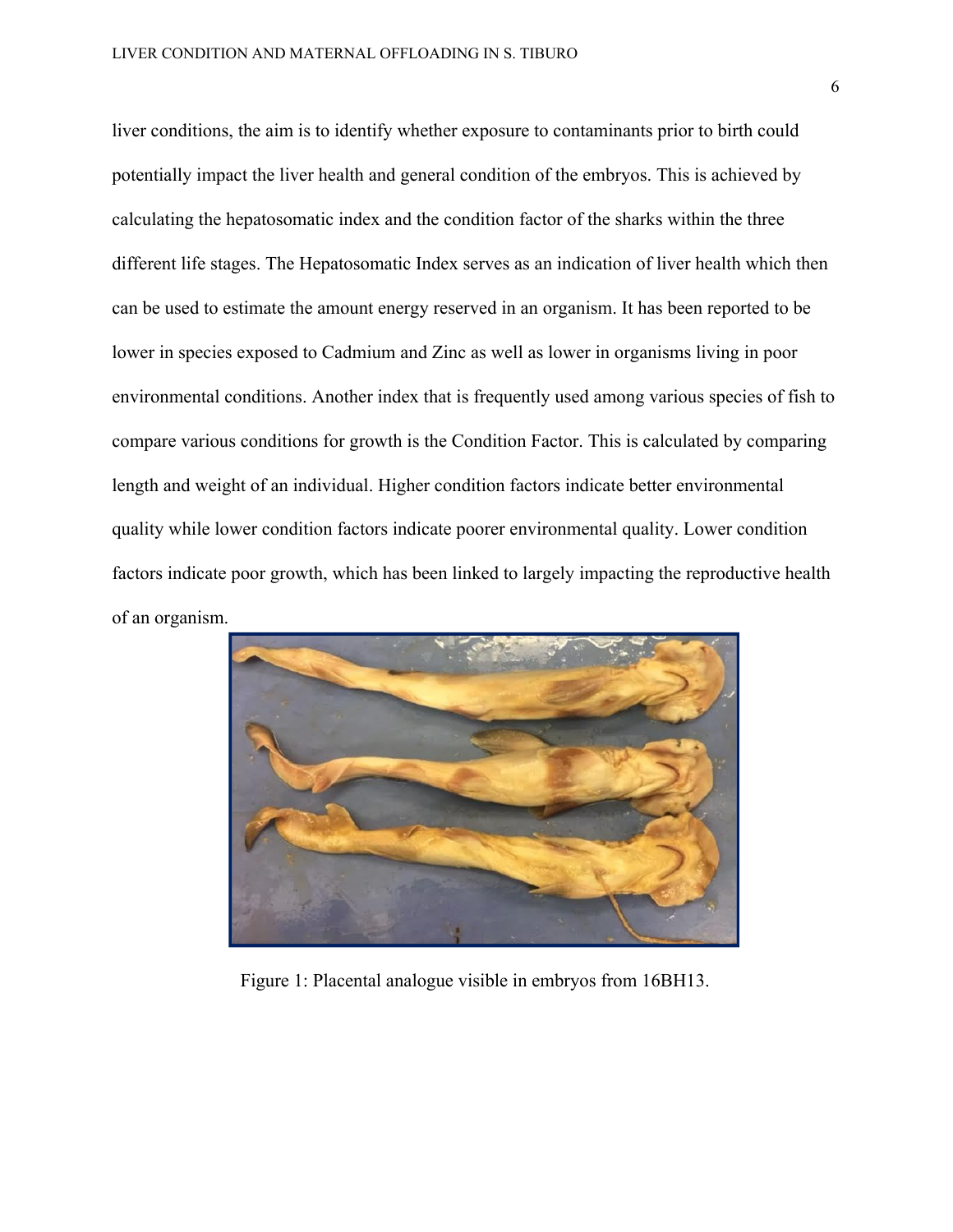### MATERIALS AND METHODS

## *Collection of Samples*

The collection of organisms took place from the months of May through August during the summers of 2015 and 2016. Free swimming bonnetheads were collected through use of 100 millimeter gillnets in water less than 1.25 meters in depth in the Middle Tampa Bay region. Water temperatures ranged between 26.3 C and 31.1 C with the salinity ranging between 24.0 and 27.8 ppt. Gill nets were soaked for a maximum of three hours during which the nets were continuously monitored and sharks quickly removed from the netting. In order to euthanize the samples, Tricaine Methanesulfonate (MS-222) was mixed into saltwater, and samples were immediately placed on ice and returned to the laboratory. Total numbers of specimens used in this project include fifteen non-pregnant females, four pregnant females and twenty six embryos, thirteen of which were male and thirteen of which were female.

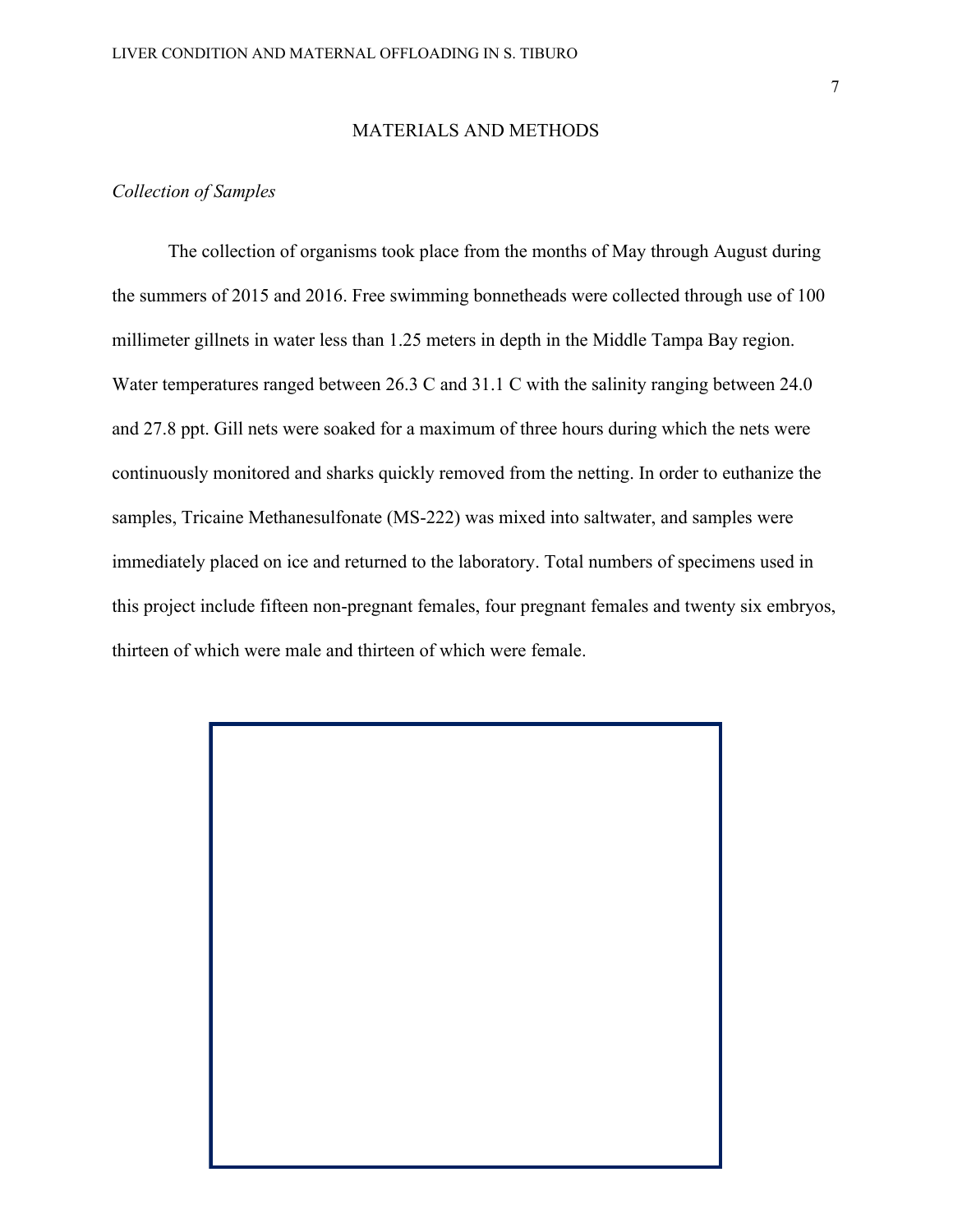

## *Identification*

For identification, individuals are indicated by the year they were caught, with either a 15 or 16 referring to 2015 or 2016 for year they were caught, BH to note their species, and pups indicated by a P followed by a M or F for their sex. For example, a female caught during the summer of 2016 would be identified as 16BH1, with her first male pup being indicated by 16BH1MP1. Each individual used in the study has been identified by this method in Tables 1, 2 and 3.

### *Dissection*

In the laboratory, each of the samples were thawed prior to the total weights of each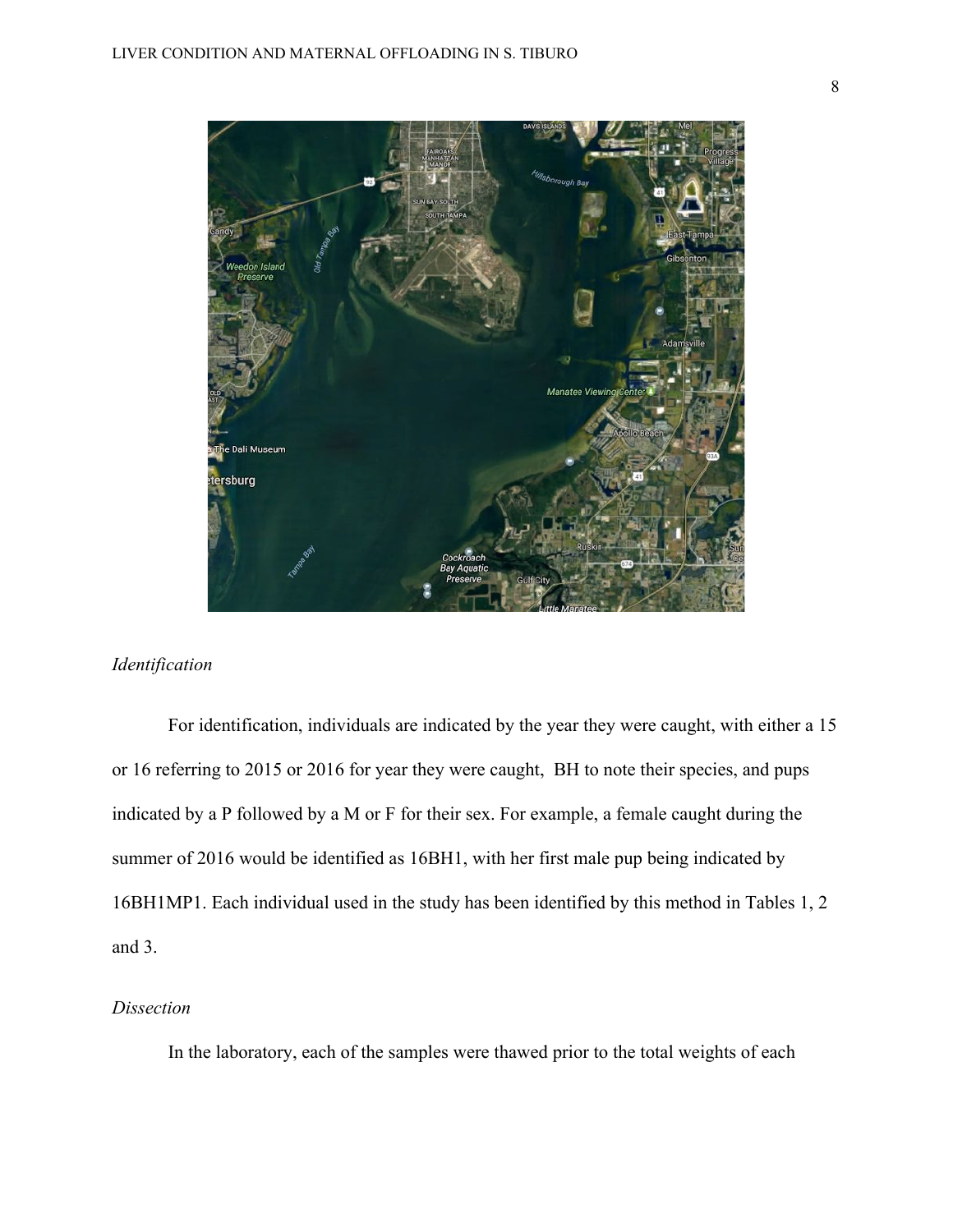individual being taken to the nearest gram, along with measurements of their total lengths, fork lengths, and precaudal lengths. A metal ruler was used to measure these lengths in centimeters with the caudal fin resting neutrally. The measurement of length used in this study was the Precaudal Length (PCL), defined as the distance from the tip of the snout to the precaudal pit.

By performing a ventral dissection, livers were individually removed and weighed (FIG 2). For future studies concerning measurements of toxins within each individual, tissue samples were removed from the kidneys, livers, hearts, and muscle tissues from the left dorsal flank. In the pregnant females, the gonads were removed, weighed, and then further dissected to remove individual embryos from excess gonadal fluid and tissues. The dissection process above was then repeated for each of the twenty-six well-developed embryos.



Figure 2: Ventral Dissection of embryo with liver largely visible prior to removal.

## *Calculations: Determining HSI*

Hepatosomatic Indices were calculated by looking at the ratio of weight of the liver to the total weight of the individual. The calculation was made by following: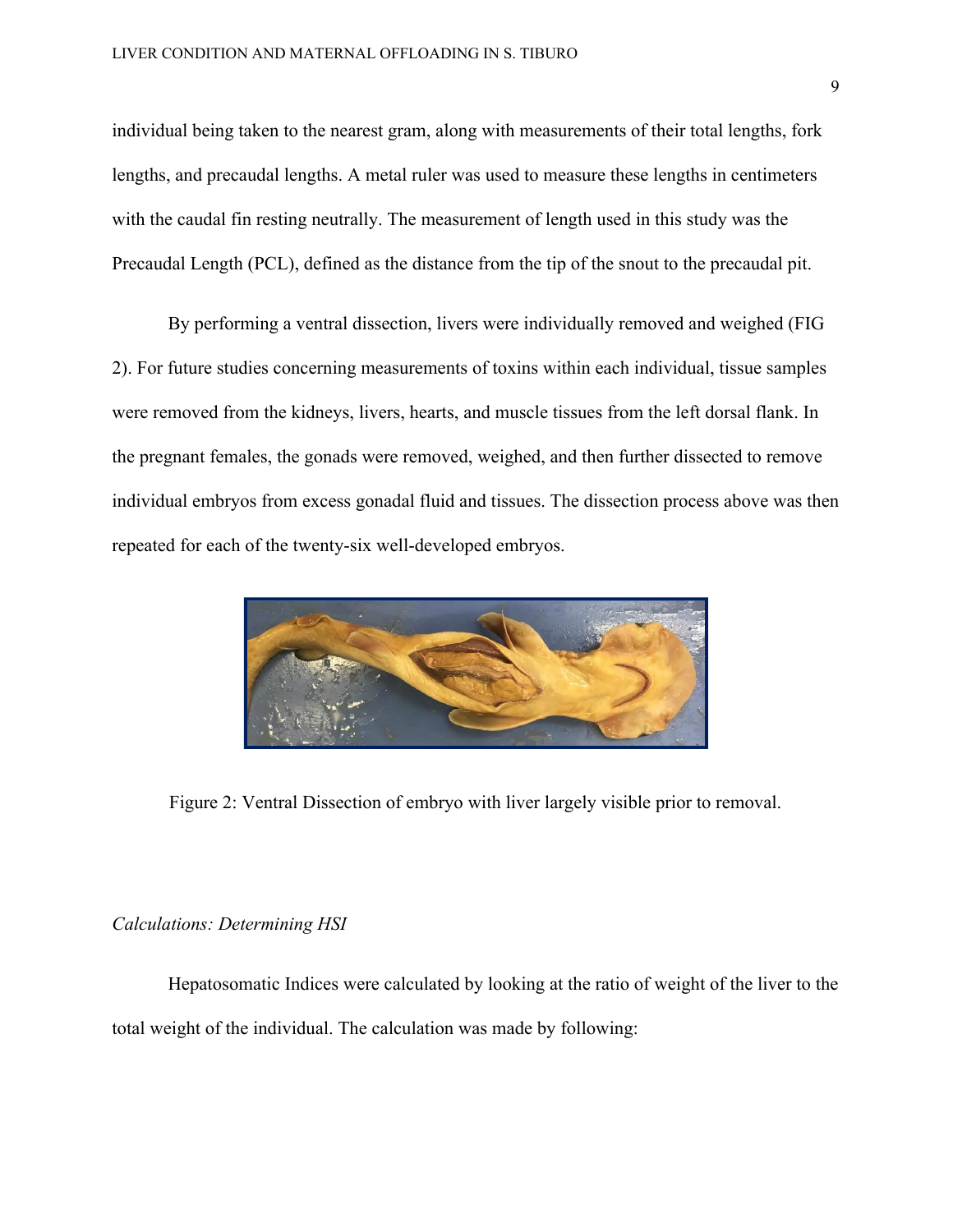$$
HSI = [M_{TL} (Kg)/ M_{TB} (Kg)] \times 100
$$

Where  $M_{TL}$  represents the total body mass of both lobes of the liver and  $M_{TB}$  represents the total body mass of each individual.

### *Calculations: Determining Cf*

Condition Factor serves as more general health indicator as it solely takes into account the total body weight versus the total body length of the individual. In order to calculate the Condition Factor, the formula below was used:

$$
C_{\rm F} = [M_{\rm TB} \ (Kg)/\text{PCL} \ (cm)^3] \times 10^5
$$

Where  $M_{TB}$  represents the total body mass of each individual and PCL represents the Precaudal Length (FIG)

#### *Data Analysis*

A Shapiro Wilk test was run on both the data for the condition factors and the hepatosomatic indices to assure normally distributed data before further analyzation. According to the Shapiro Wilk test, the data for the hepatosomatic index was not normally distributed, therefore a square root transformation was performed. When the Shapiro Wilk Test was run on the transformed data for the hepatosomatic index, a normal distribution was indicated, which allowed for parametric analysis to be run. The data for the calculated Hepatosomatic Indices and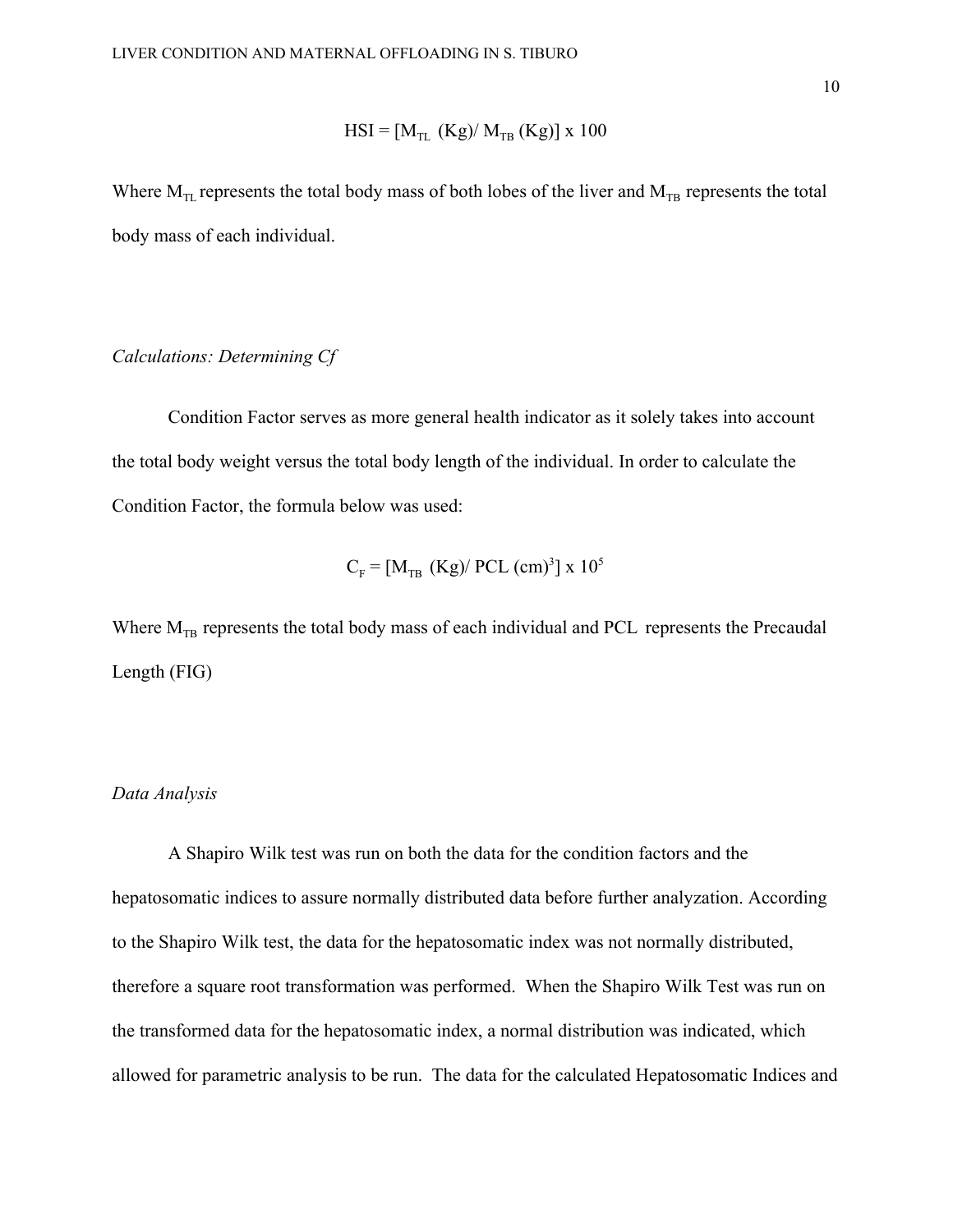the Condition Factors was then grouped based on litter size, litters from each mother, and by life stage (in reference to the pregnant, non-pregnant females, and embryos). These three groupings were then analyzed using one-way analysis of variance (ANOVA). If the ANOVA yielded a significant p-value, a Tukey HSD Test was run to further identify within the group the significance between any two of the sampled means within the group.

**Table 1. Non Pregnant Adult Females:** Precaudal lengths, body and liver weights, hepatosomatic indices and condition factors of non-pregnant adult females.

| ID    | <b>PCL</b> | Whole Body   | Liver  | Hepatosomatic | Condition    |
|-------|------------|--------------|--------|---------------|--------------|
|       |            | Weight $(g)$ | Weight | Index $(\% )$ | Factor       |
|       |            |              |        |               |              |
| 15BH2 | 60.5       | 2300         | 88.5   | 3.847826      | 1.038632031  |
| 15BH3 | 59.1       | 1500         | 77.6   | 5.173333      | 0.7266559206 |
| 15BH5 | 58.1       | 1980         | 56.4   | 2.848485      | 1.009570828  |
| 15BH6 | 56.8       | 1820         | 53.6   | 2.945055      | 0.9931763762 |
| 15BH7 | 57.4       | 1747         | 41.3   | 2.364053      | 0.9237559054 |
| 15BH8 | 58.1       | 2015         | 113.7  | 5.64268       | 1.027416777  |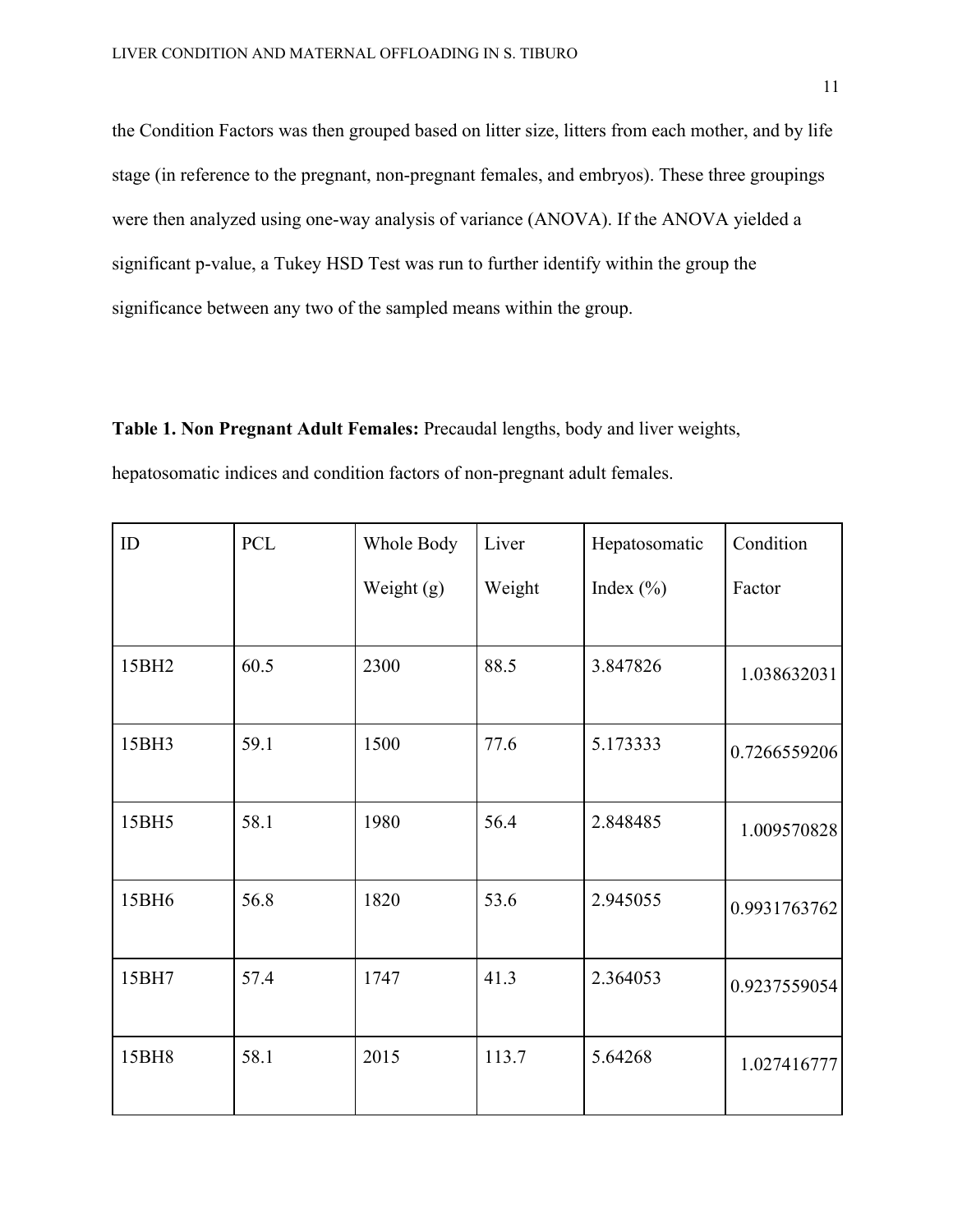| 15BH9   | 61   | 2250 | 91.2   | 4.053333 | 0.9912723972 |
|---------|------|------|--------|----------|--------------|
| 15BH10  | 56.2 | 1900 | 104    | 5.473684 | 1.070396436  |
| 15BH11  | 80   | 4600 | 135.3  | 2.941304 | 0.8984375    |
| 15BH12  | 67.3 | 2900 | 113.8  | 3.924138 | 0.9513773446 |
| 15BH13* | 55.2 | 1300 | 27.8   | 2.138462 | 0.7729050041 |
| 16BH8   | 74   | 5000 | $\ast$ | $\ast$   | 1.233885456  |
| 16BH9   | 59.6 | 2700 | $\ast$ | $\ast$   | 1.275337074  |
| 16BH10  | 60   | 2000 | 120    | 6        | 0.9259259259 |
| 16BH11  | 75.8 | 6000 | $\ast$ | $\ast$   | 1.377665026  |

\*Liver weights not obtained for 16BH8, 16BH9, and 16BH11.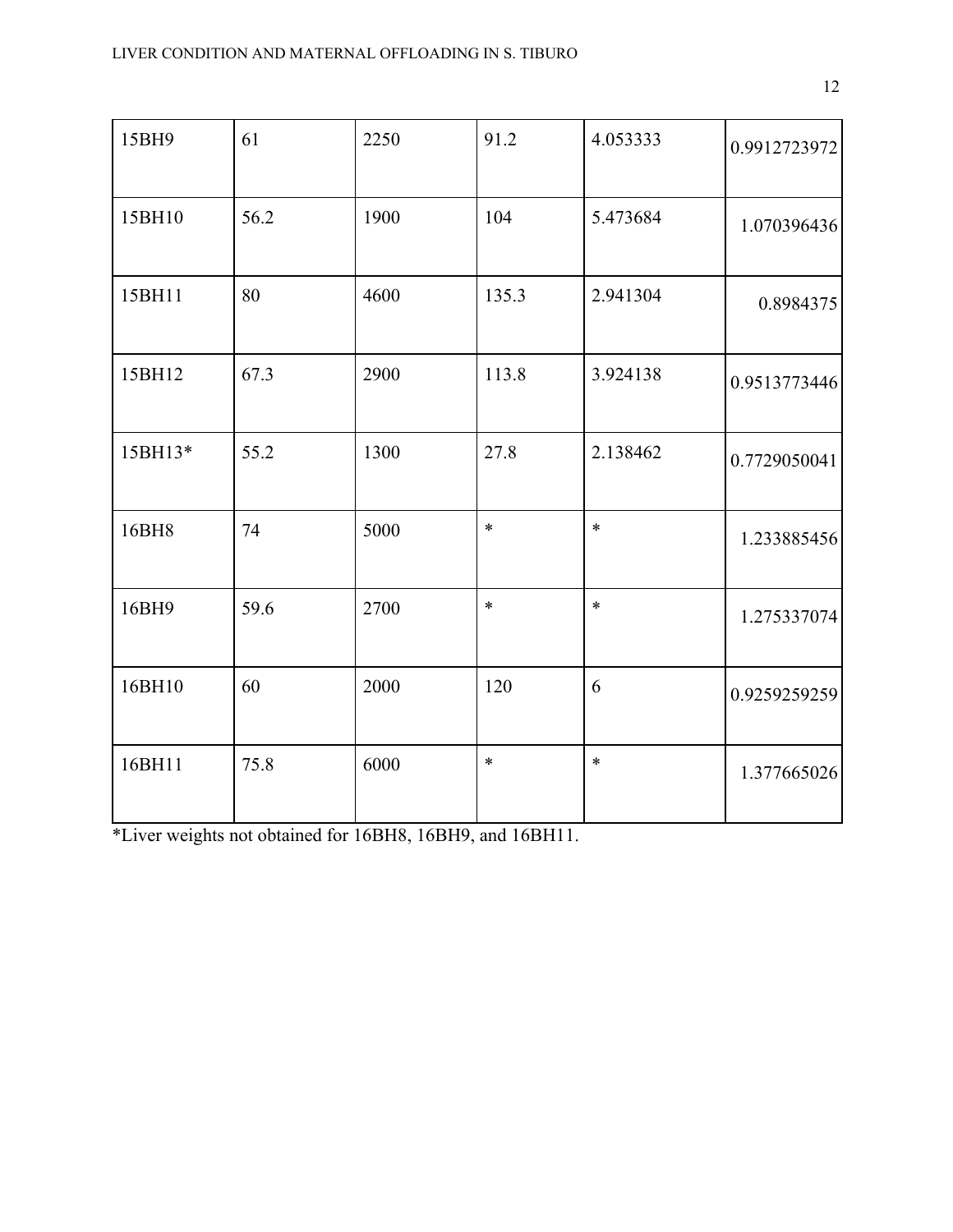**Table 2. Pregnant Adult Females:** Precaudal lengths, body and liver weights, hepatosomatic indices and condition factors of the pregnant females.

| ID     | <b>PCL</b> | Whole Body | Liver Weight | Hepatosomatic | Condition   |
|--------|------------|------------|--------------|---------------|-------------|
|        |            | Weight     |              | Index $(\% )$ | Factor      |
|        |            |            |              |               |             |
| 15BH4  | 70         | 4000       | 155.5        | 3.8875        | 1.166180758 |
| 16BH5  | 70.8       | 4800       | 300.6        | 6.2625        | 1.35251305  |
| 16BH12 | 65         | 3500       | 162          | 4.628571      | 1.27446518  |
| 16BH13 | 66.8       | 3200       | 176.9        | 5.528125      | 1.073545834 |

**Table 3. Embryos:** Precaudal lengths, body and liver weights, hepatosomatic indices, and condition factors of the embryos.

|          |            | Whole Body | Liver Weight | Hepatosomatic Index | Condition   |
|----------|------------|------------|--------------|---------------------|-------------|
| ID       | <b>PCL</b> | Weight     |              |                     | Factor      |
|          |            |            |              |                     |             |
| 15BH4FP1 | 11.2       | 14.2       | 0.8          | 5.633802817         | 1.010727952 |
|          |            |            |              |                     |             |
| 15BH4FP2 | 12.1       | 19.5       | 0.6          | 3.076923077         | 1.100724164 |
|          |            |            |              |                     |             |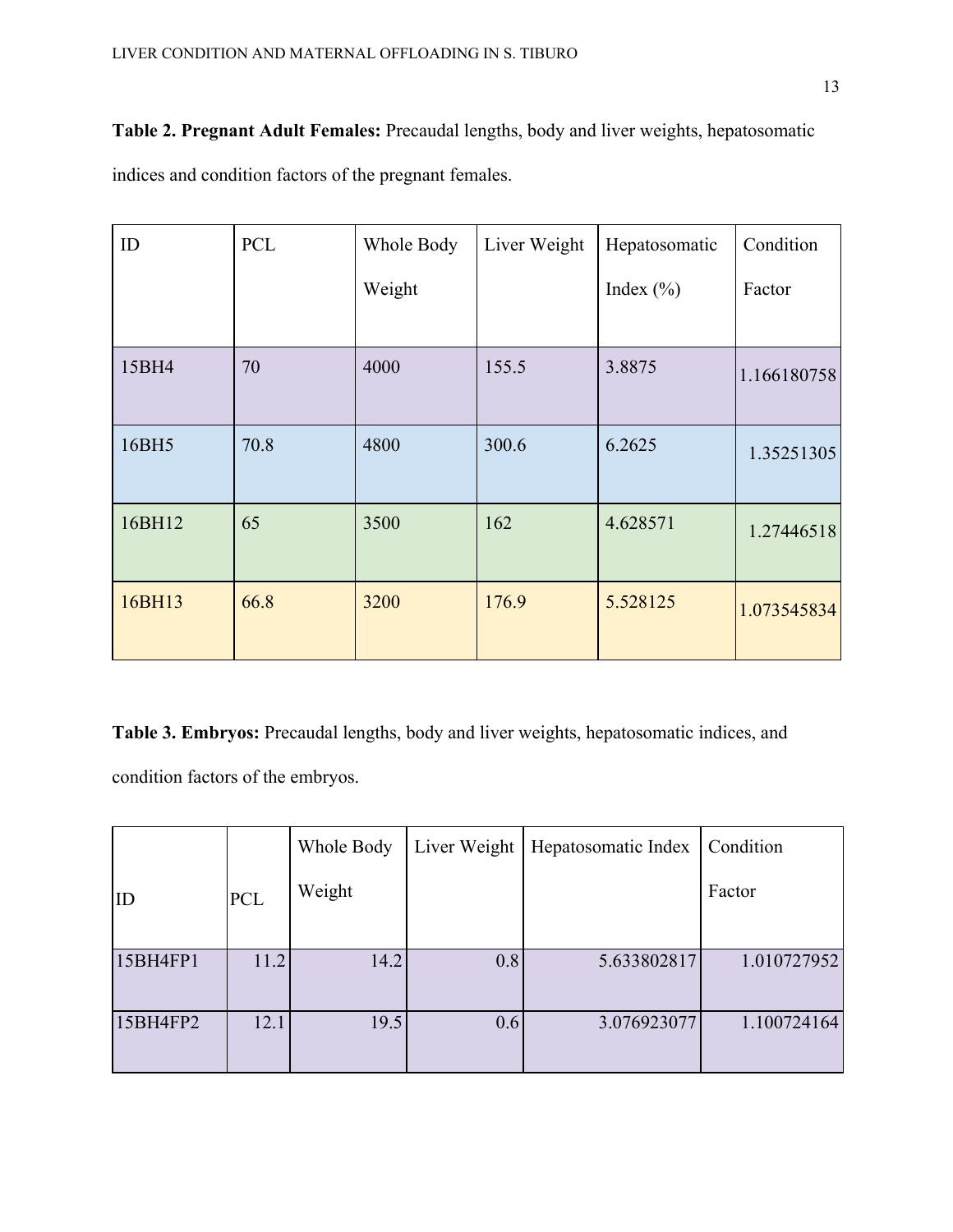| 15BH4FP3 | 12.3 | 16   | 0.7          | 4.375       | 0.8598142694 |
|----------|------|------|--------------|-------------|--------------|
| 15BH4MP1 | 12.5 | 17.6 | 0.9          | 5.113636364 | 0.90112      |
| 15BH4MP2 | 12.6 | 19.5 | $\mathbf{1}$ | 5.128205128 | 0.9748167345 |
| 15BH4MP3 | 11.9 | 14.7 | 0.6          | 4.081632653 | 0.8723212468 |
| 15BH4MP4 | 12.7 | 16.9 | $\mathbf{1}$ | 5.917159763 | 0.8250410202 |
| 15BH4MP5 | 12.4 | 13.9 | 0.3          | 2.158273381 | 0.7290372931 |
| 16BH5MP1 | 10.7 | 13.6 | 0.4          | 2.941176471 | 1.110165113  |
| 16BH5MP2 | 10.3 | 12.8 | 0.5          | 3.90625     | 1.171381324  |
| 16BH5MP3 | 10.1 | 11.1 | 0.4          | 3.603603604 | 1.077355064  |
| 16BH5MP4 | 11.1 | 14.3 | 0.4          | 2.797202797 | 1.045603675  |
| 16BH5FP1 | 11   | 14   | 0.3          | 2.142857143 | 1.051840721  |
| 16BH5FP2 | 10.6 | 11.7 | 0.4          | 3.418803419 | 0.9823545611 |
| 16BH5FP3 | 10.2 | 12.8 | 0.3          | 2.34375     | 1.206172588  |
| 16BH5FP4 | 10.3 | 10.2 | 0.4          | 3.921568627 | 0.9334444925 |
| 16BH5FP5 | 10.7 | 12.6 | 0.5          | 3.968253968 | 1.028535325  |
| 16BH5FP6 | 10.9 | 13.1 | 0.7          | 5.34351145  | 1.011560359  |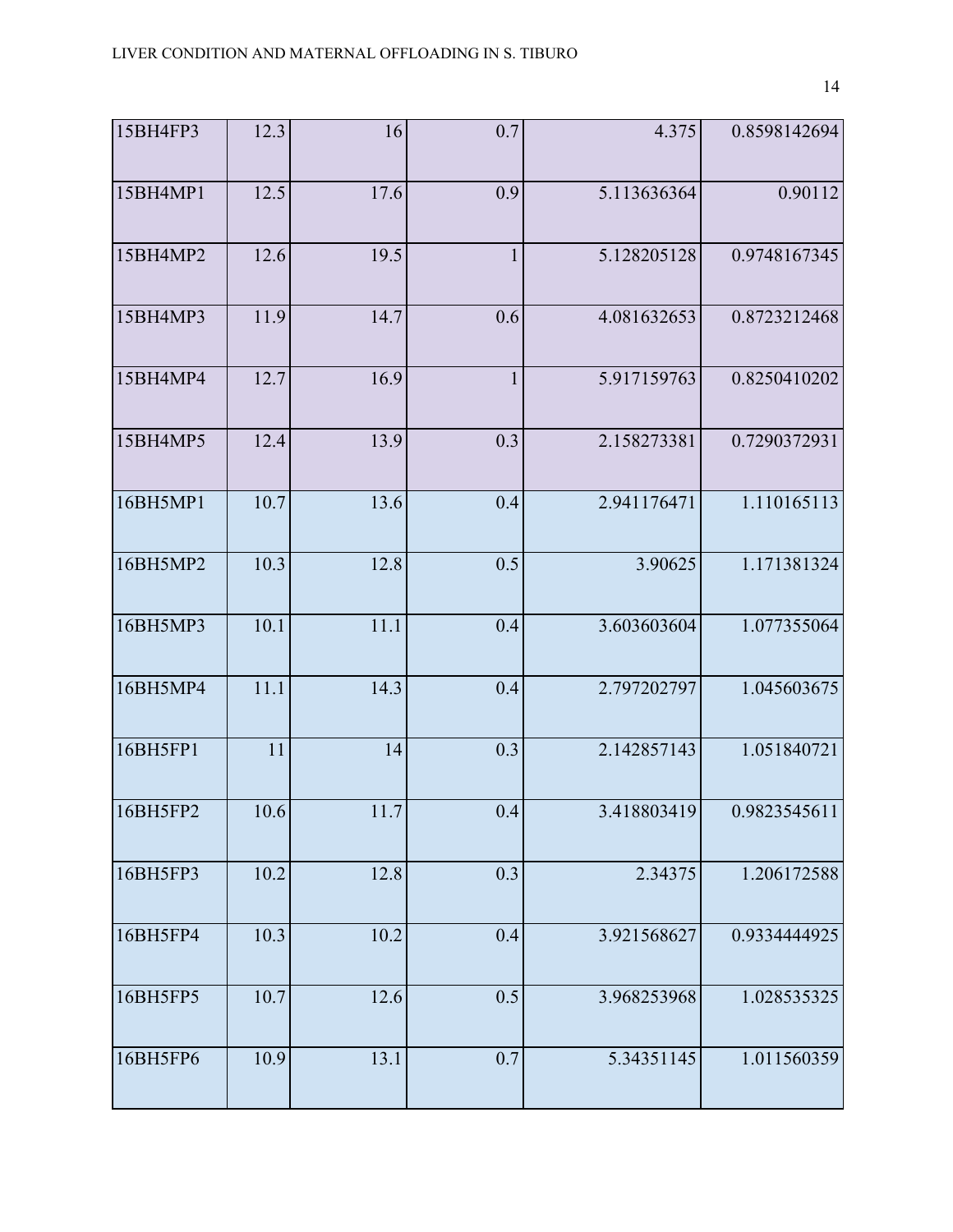| 16.5<br>45.3<br>16BH12MP1<br>1.4<br>3.090507726<br>16.5<br>48.4<br>16BH12MP2<br>1.6<br>3.305785124<br>16.7<br>1.8<br>53.2<br>16BH12FP2<br>3.383458647<br>$\overline{2}$<br>16.8<br>53.7<br>16BH12MP3<br>1.132521461<br>3.724394786<br>16BH13FP1<br>14.7<br>28<br>2.1<br>7.5<br>16BH13FP2<br>16<br>36.4<br>2.9<br>7.967032967<br>15.3<br>3.2<br>16BH13MP1<br>34.9<br>9.169054441 | 16BH12FP1 | 15.2 | 39.8 | 0.8 | 2.010050251 | 1.133319361  |
|---------------------------------------------------------------------------------------------------------------------------------------------------------------------------------------------------------------------------------------------------------------------------------------------------------------------------------------------------------------------------------|-----------|------|------|-----|-------------|--------------|
|                                                                                                                                                                                                                                                                                                                                                                                 |           |      |      |     |             | 1.008431422  |
|                                                                                                                                                                                                                                                                                                                                                                                 |           |      |      |     |             | 1.077441077  |
|                                                                                                                                                                                                                                                                                                                                                                                 |           |      |      |     |             | 1.142252767  |
|                                                                                                                                                                                                                                                                                                                                                                                 |           |      |      |     |             |              |
|                                                                                                                                                                                                                                                                                                                                                                                 |           |      |      |     |             | 0.8814669373 |
|                                                                                                                                                                                                                                                                                                                                                                                 |           |      |      |     |             | 0.888671875  |
|                                                                                                                                                                                                                                                                                                                                                                                 |           |      |      |     |             | 0.9744310956 |

#### RESULTS

## *Condition Factor and Hepatosomatic Index across life stages:*

The Condition Factor and the Hepatosomatic Index were compared amongst the non-pregnant females, pregnant females, and embryos. The P-value for the mean of the Condition Factors was significant with a value of .024. The Tukey HSD Test was then used to further analyze the significant differences within the group of three life stages. As noted in the Figure 3, the pregnant females (A) had mean condition factors that were significantly different from the means of the condition factors than the embryos and the non-pregnant females (B). The Tukey HSD test yielded P- values of P< .05 when comparing the pregnant to nonpregnant females, and P<.01 when comparing the pregnant sharks to the embryos. The P-value obtained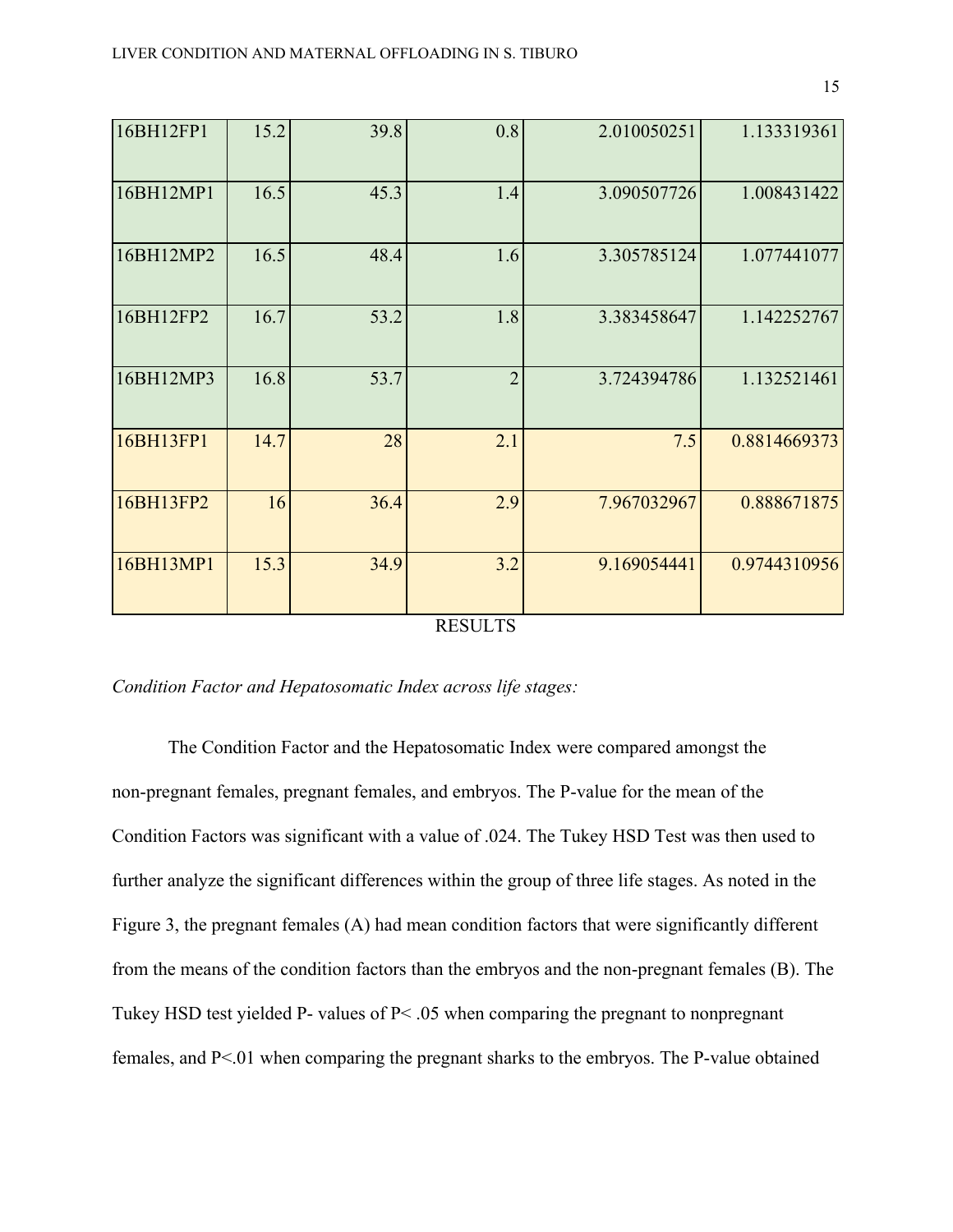

for the means of Hepatosomatic Indices of each life stage was not significant.

Figure 3. Mean of Hepatosomatic Indices and mean of Condition Factor amongst life stages.

# *Hepatosomatic Index and Condition Factor for Size of the Female*

The Hepatosomatic Index and the Condition Factor were then compared amongst the litters of each of the four females, as distinguished by the Female Weights in Figure 4. The P-values obtained when comparing the means of Hepatosomatic Indices amongst litters and when comparing the means of the condition factors amongst litters both were significant. The P-value obtained for the mean of the Hepatosomatic Index was significant with a value of .0001. The Tukey HSD Test was then used to further analyze the significant differences within the four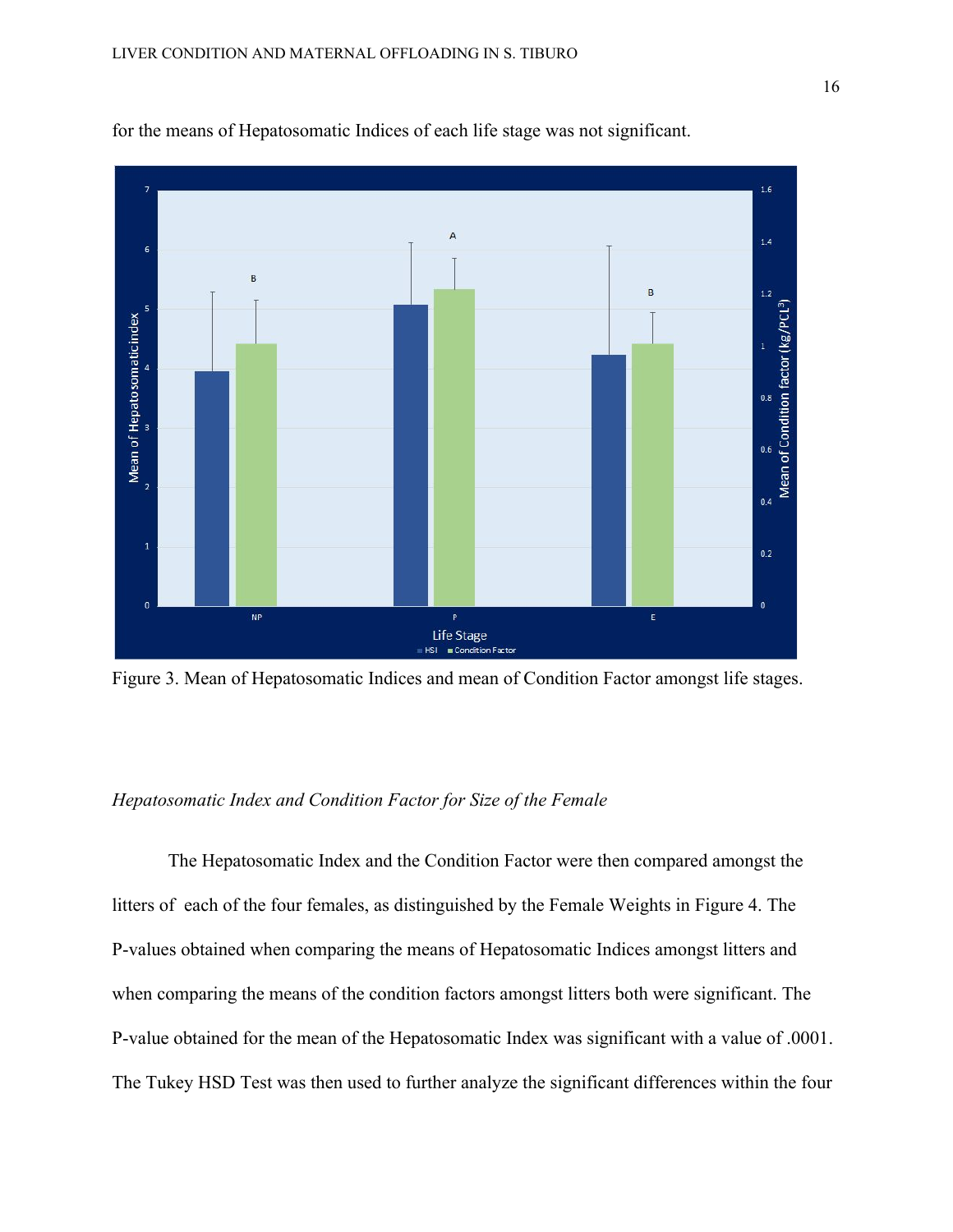litters. The Tukey HSD test yielded P-values of P< .01 when comparing mean condition factor of the litter from female 16BH13 weighing 3.2Kg (A) against the other females (B) including 16BH12 weighing 3.5Kg, 15BH4 weighing 4.0Kg, and 16BH5 weighing 4.8Kg.

The P-value obtained for the mean of the Condition Factors was significant with a value of .0014. The Tukey HSD Test was then used to further analyze the significant differences within the litters. The Tukey HSD test yielded P- values of P< .05 when comparing the means of the condition factor of the litter from 16BH13 (D) to the litter of 16BH12 (C). A P-value of P<.05 was also obtained when comparing the condition factor of the litter from 15BH4 (1) and the litter of 16BH5.



Figure 4. Mean of Hepatosomatic Indices and mean of Condition Factor amongst litters.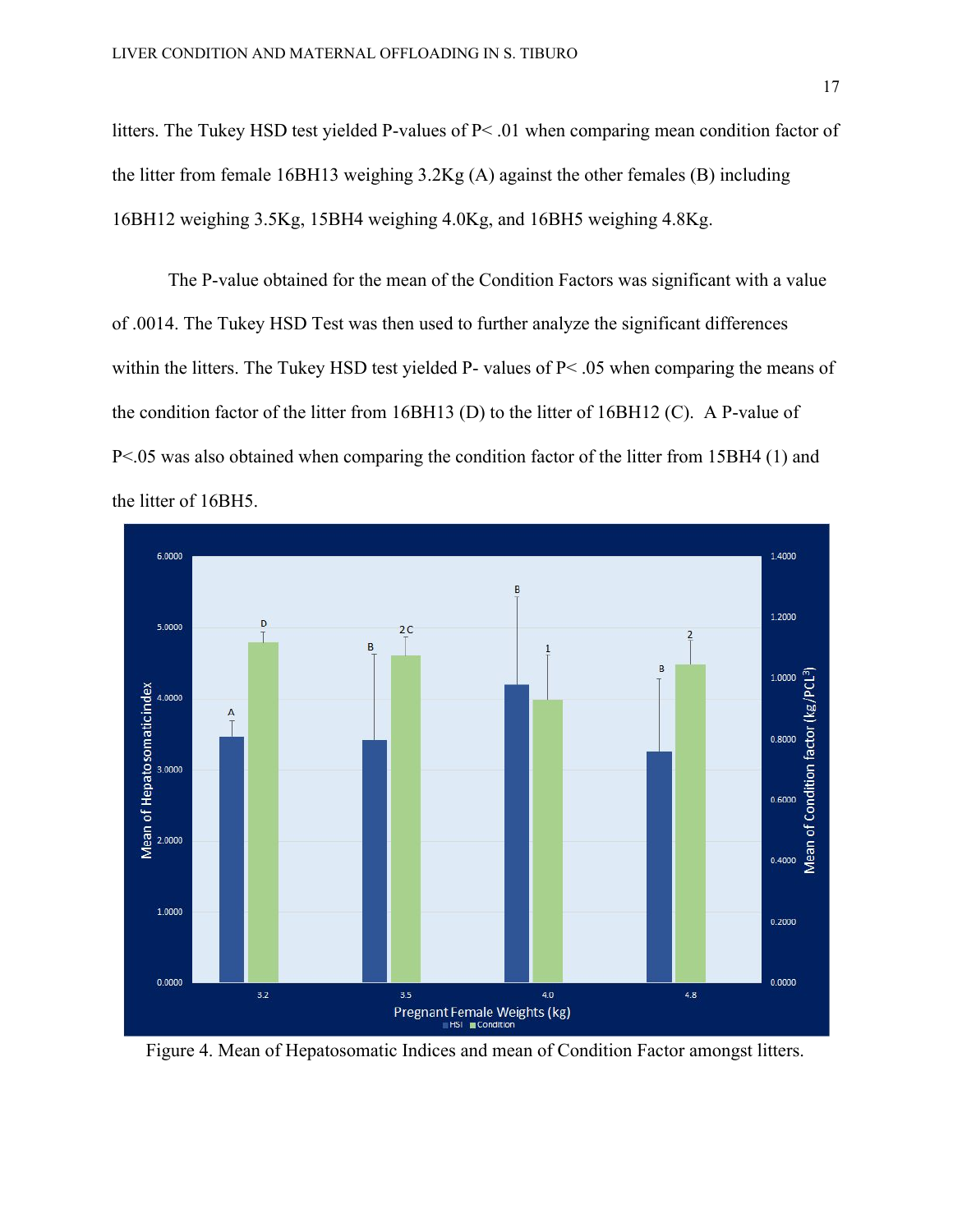*Hepatosomatic Index and Condition Factor amongst Litter Sizes:*

The Hepatosomatic Index and the Condition Factor were also compared amongst the embryos based on the sizes of the litters (FIG. 5). The P-value obtained for the means of Hepatosomatic Indices of the embryos within each litter as categorized by litter size was significant with a value of .01 and the downward trendline is visible in Figure 5. The ANOVA treatment between groups for the Condition Factor was not significant.



Figure 5. Hepatosomatic Indices within each litter as categorized by litter size.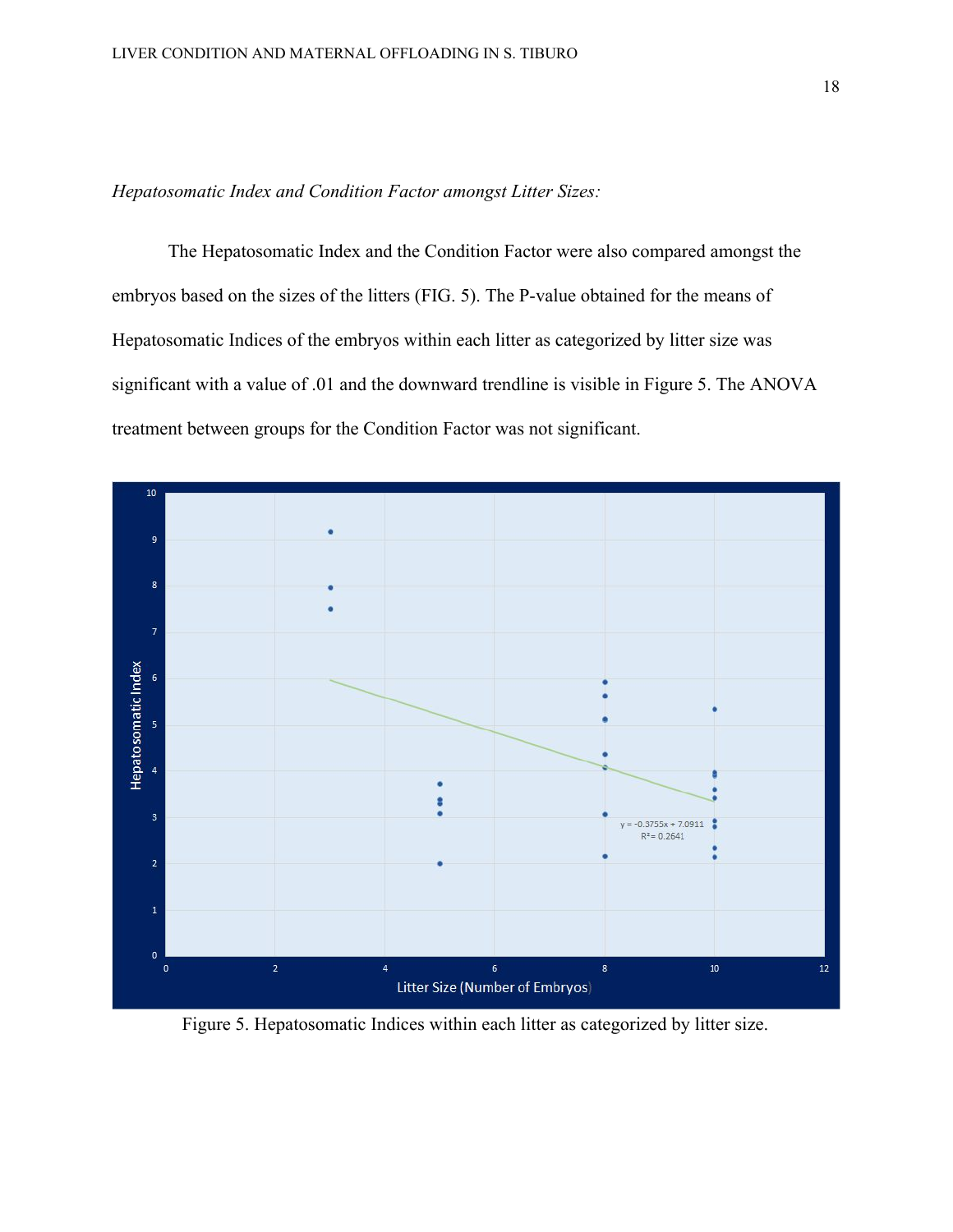#### DISCUSSION

As indicated in Figure 3, there was variation in the health of the organisms at different life stages, with the pregnant females having significantly higher Condition Factors. This can likely be attributed to Condition Factor being calculated by the weight corresponding to the length of an organism. Provided that pregnant females will weigh more for their given length then a non-pregnant female, the condition factor would in the likely be higher for those carrying offspring. To further analyze this factor, comparing the Condition Factors of the females with the gonadal weights removed may provide a more accurate means of comparison. However, it is possible that the pregnant females would be in overall better health condition than non-pregnant females of a similar length. This could be due to higher energy being reserved in an organism prior to giving birth, as well as the ability to reproduce can often be reflective of organismal health.

When examining Figure 4, there was evident variation in the mean Hepatosomatic Indices of the litter from female 16BH13 when compared to the mean Hepatosomatic Indices of the other litters. This could potentially be contributed to 16BH13 being the lightest in weight, however the Condition Factors were also found to be significant when comparing the means of amongst the litters from 16BH13 (D) to the litter of 16BH12 (C) and when comparing the litter from 15BH4 (1) and the litter of 16BH5. Although there was significance within the differences of these litters, the sample size of pregnant females is not large enough to draw significant conclusions when comparing the health based on the weight of the mother.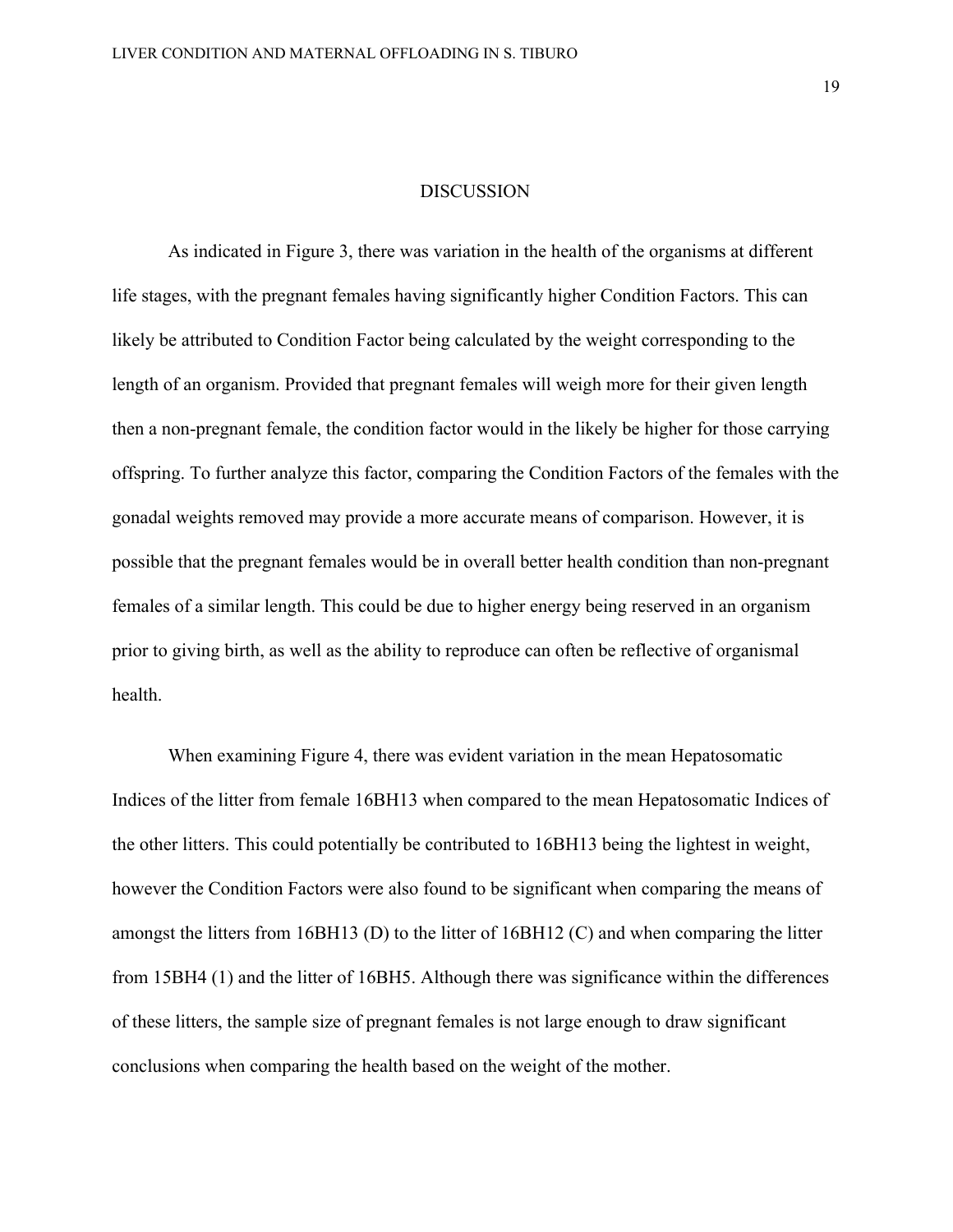However, when analyzing Figure 5, there is a distinct downward trendline visible when viewing the hepatosomatic indices of the embryos when categorized by the size of the litter. This is indicated by the embryos from the smallest litter size n=3 from 16BH13 having the highest Hepatosomatic Indices, and the largest litter size n=10 from 16BH5 having the lowest Hepatosomatic Indices, with the other two litters also following this trendline. This can likely be attributed to females being able to disperse more energy into individuals within a litter when their are less embryos. However, it would be interesting in future studies to also examine whether there are significant differences within the levels of toxins amongst embryos when categorized by litter size.

 Future studies examining the effect of the presence of toxins within the systems of embryos, as well as analyzing whether there is a correlation between embryonic health and these organisms could be key to supporting the concept of maternal offloading in this species. Gelsleichter 2008 notes the importance of studies examining the effects of contaminants as bonnetheads may be exposed to pollutant-impacted areas during periods of their life such as embryonic development and sexual maturation when these toxins may affect organismal health. With the samples used in this study, total mercury levels will be measured in the liver, heart, kidney, and muscle tissues. The concentration of total mercury levels measured in the offspring will then compared to the total mercury levels found in the liver and muscle tissues of the respective mothers and non-pregnant individuals. Mercury is commonly found in the tissues of marine organisms particularly those living in contaminated environments. Various studies have examined the effect of the growing industrial areas surrounding Tampa Bay on the increase in pollutants in the Middle Tampa Bay watershed, which is the site from which our samples were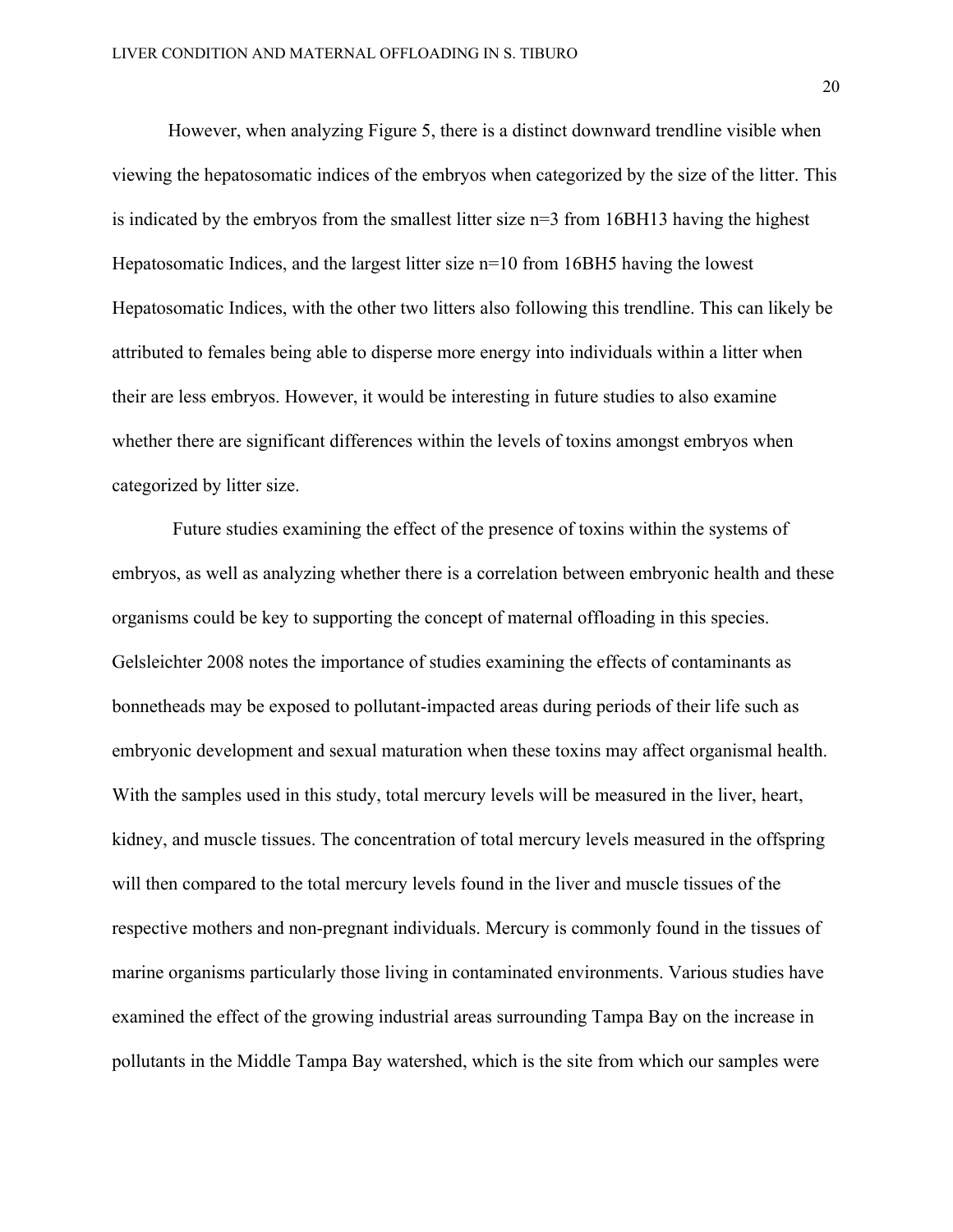collected. Additionally, numerous consumption warnings are in place in Tampa Bay for various fish species due to mercury levels.

### CONCLUSIONS

These findings support the concept that the health of placental viviparous bonnethead shark mothers impacts the health of offspring, which could be a result of maternal offloading. This is consistent with the finding of other studies that support that mothers may pass significant levels of contaminants to their unborn offspring in much higher relative concentrations than found in the respective mothers. This study also notes that larger litter sizes may have adverse health impacts on individuals within that litter as less energy may be allocated to each offspring. Further studies on these factors when correlated to quantified toxin concentrations would lead to a to better understanding of the impact of pollution on embryonic health of elasmobranchs, particularly in areas of high contamination.

### ACKNOWLEDGEMENTS

This study was supported by the Marine Biology Department at Florida Southern College under the direction of Dr. Bryan Franks. Sample collections were made possible by Florida Southern College students Amy Aycock, Alex Bockhorst and Jenna Karr.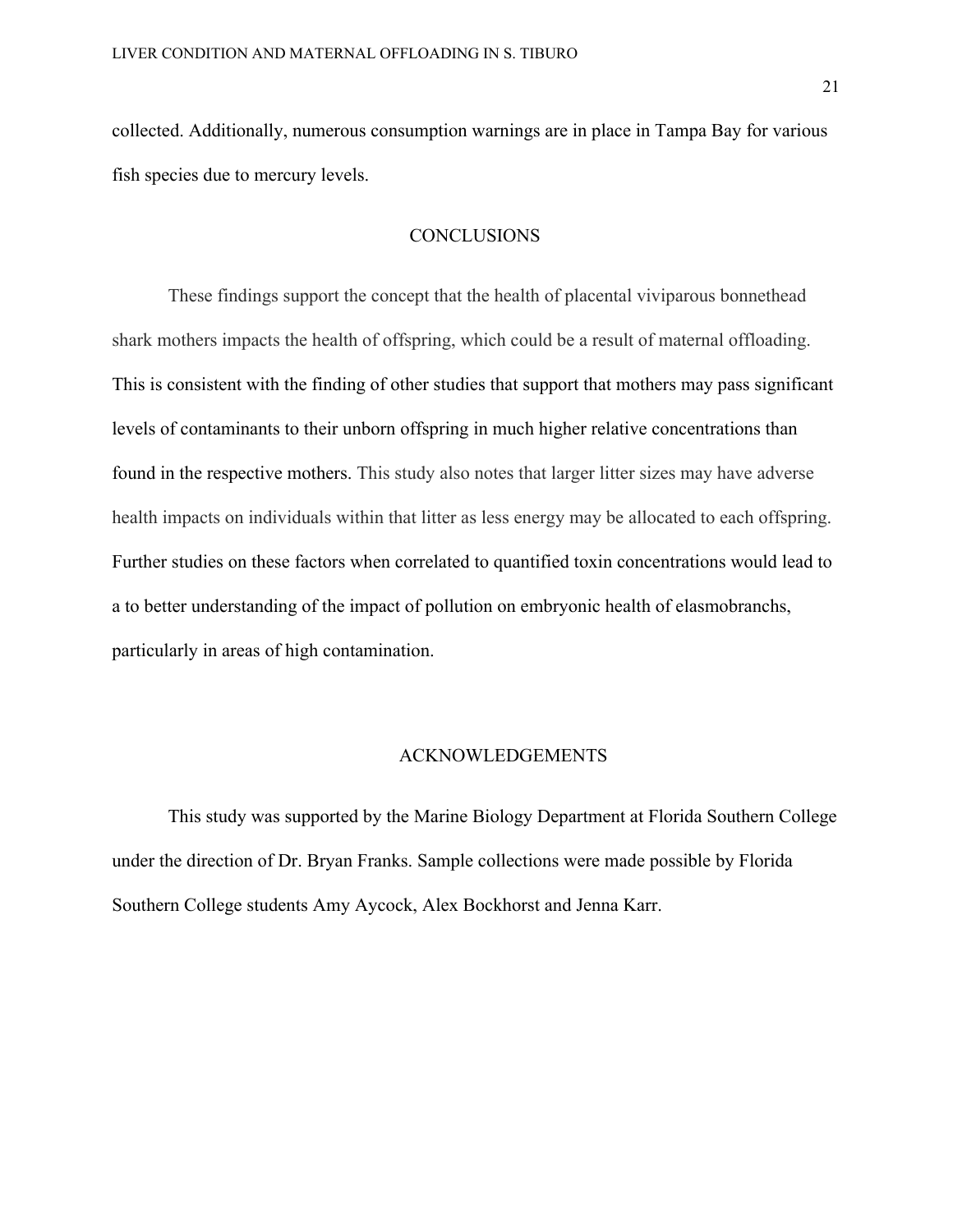### LITERATURE CITED

- Bolger, T., & Connolly, P. L. (1989). The selection of suitable indices for the measurement and analysis of fish condition. *Journal of Fish Biology*, *34*(2), 171-182.
- Carlson, J. K., & Parsons, G. R. (1997). Age and growth of the bonnethead shark, Sphyrna tiburo, from northwest Florida, with comments on clinal variation. *Environmental Biology of Fishes*, *50*(3), 331-341.
- Cortés, E., Lowry, D., Bethea, D. & Lowe, C.G. 2016. Sphyrna tiburo. The IUCN Red List of Threatened Species 2016: e.T39387A2921446. http://dx.doi.org/10.2305/IUCN.UK.2016-2.RLTS.T39387A2921446.en.
- Cortes, E., Manire, C. A., & Hueter, R. E. (1996). Diet, feeding habits, and diel feeding chronology of the bonnethead shark, Sphyrna tiburo, in southwest Florida. *Bulletin of Marine Science*, *58*(2), 353-367.
- Ekpo, K. E., Asia, I. O., Amayo, K. O., & Jegede, D. A. (2008). Determination of lead, cadmium and mercury in surrounding water and organs of some species of fish from Ikpoba river in Benin city, Nigeria. *International Journal of Physical Sciences*, *3*(11), 289-292.
- Frazier, B. S., Driggers, W. B., Adams, D. H., Jones, C. M., & Loefer, J. K. (2014). Validated age, growth and maturity of the bonnethead Sphyrna tiburo in the western North Atlantic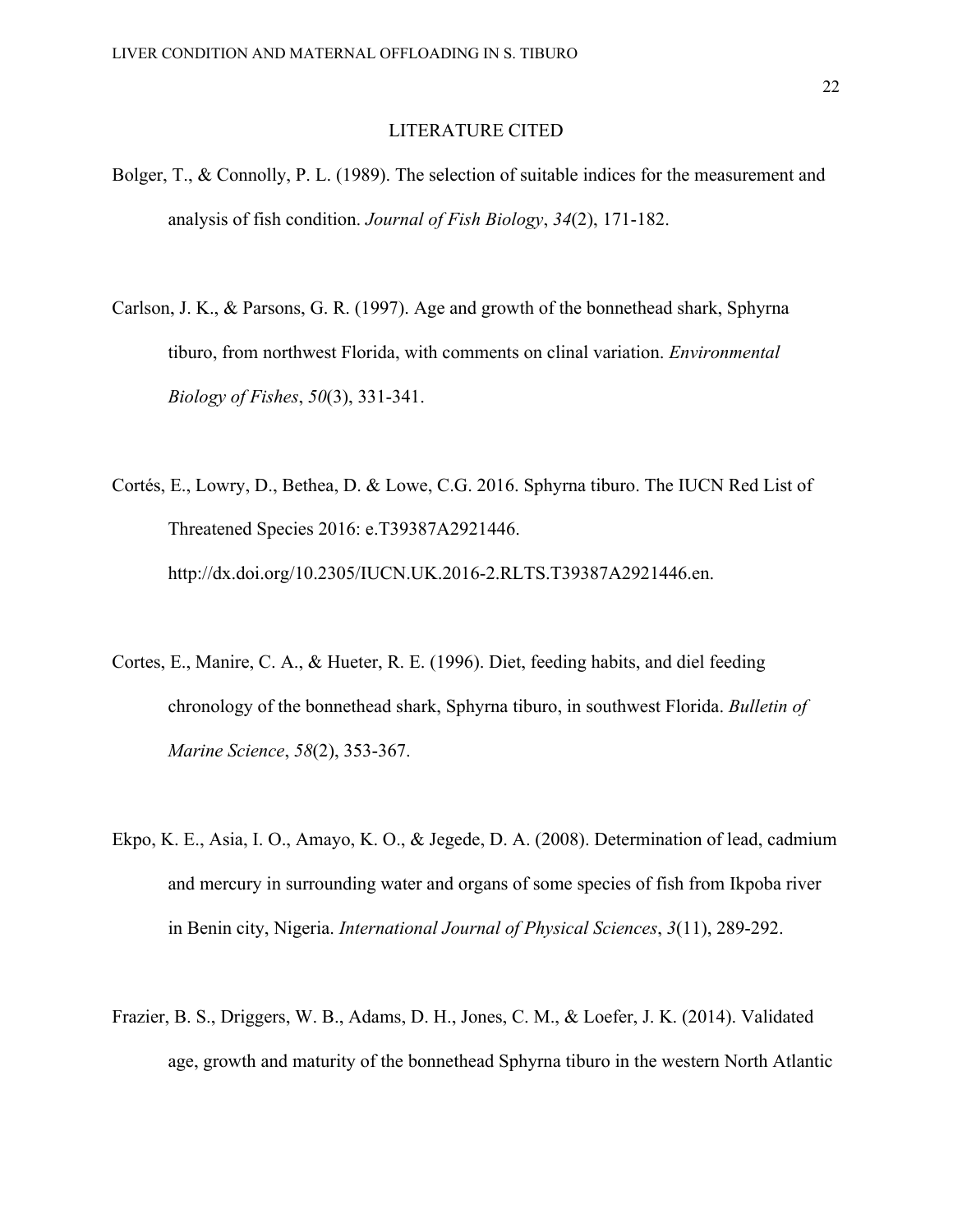Ocean. *Journal of fish biology*, *85*(3), 688-712.

- Froeschke, J., Stunz, G. W., & Wildhaber, M. L. (2010). Environmental influences on the occurrence of coastal sharks in estuarine waters. *Marine Ecology Progress Series*, *407*, 279-292.
- Gelsleichter, J., Manire, C. A., Szabo, N. J., Cortés, E., Carlson, J., & Lombardi-Carlson, L. (2005). Organochlorine concentrations in bonnethead sharks (Sphyrna tiburo) from four Florida estuaries. *Archives of environmental contamination and toxicology*, *48*(4), 474-483.
- Gelsleichter, J., Szabo, N. J., Belcher, C. N., & Ulrich, G. F. (2008). Organochlorine contaminants in bonnethead sharks (Sphyrna tiburo) from Atlantic and Gulf estuaries on the US east coast. *Marine pollution bulletin*, *56*(2), 359-363.
- Lyons, K., & Adams, D. H. (2015). Maternal offloading of organochlorine contaminants in the yolk-sac placental scalloped hammerhead shark (Sphyrna lewini). *Ecotoxicology*, *24*(3), 553-562.
- Lyons, K., Carlisle, A., Preti, A., Mull, C., Blasius, M., O'Sullivan, J., ... & Lowe, C. G. (2013). Effects of trophic ecology and habitat use on maternal transfer of contaminants in four species of young of the year lamniform sharks. *Marine environmental research*, *90*,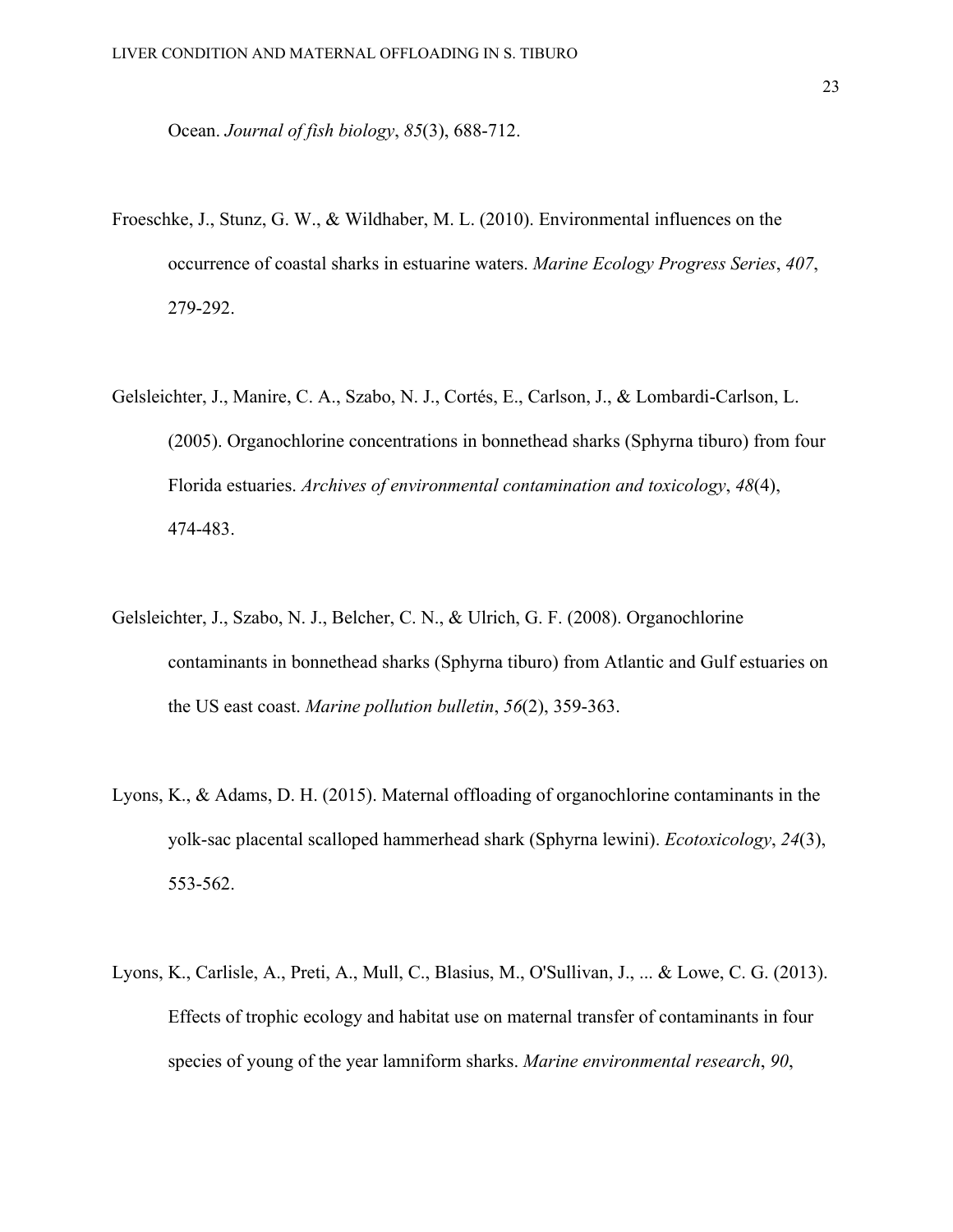## 27-38.

- Lyons, K., & Lowe, C. G. (2013). Mechanisms of maternal transfer of organochlorine contaminants and mercury in the common thresher shark (Alopias vulpinus). *Canadian Journal of Fisheries and Aquatic Sciences*, *70*(12), 1667-1672.
- Manire, C. A., Rasmussen, L. E. L., Hess, D. L., & Hueter, R. E. (1995). Serum steroid hormones and the reproductive cycle of the female bonnethead shark, Sphyrna tiburo. *General and comparative endocrinology*,*97*(3), 366-376.
- Mull, C. G., Lyons, K., Blasius, M. E., Winkler, C., O'Sullivan, J. B., & Lowe, C. G. (2013). Evidence of maternal offloading of organic contaminants in white sharks (Carcharodon carcharias). *PloS one*, *8*(4), e62886.
- Olin, J. A., Beaudry, M., Fisk, A. T., & Paterson, G. (2014). Age-related polychlorinated biphenyl dynamics in immature bull sharks (Carcharhinus leucas). *Environmental toxicology and chemistry*, *33*(1), 35-43.
- Parsons, G. R. (1993). Geographic variation in reproduction between two populations of the bonnethead shark, Sphyrna tiburo. In *The reproduction and development of sharks, skates, rays and ratfishes* (pp. 25-35). Springer Netherlands.